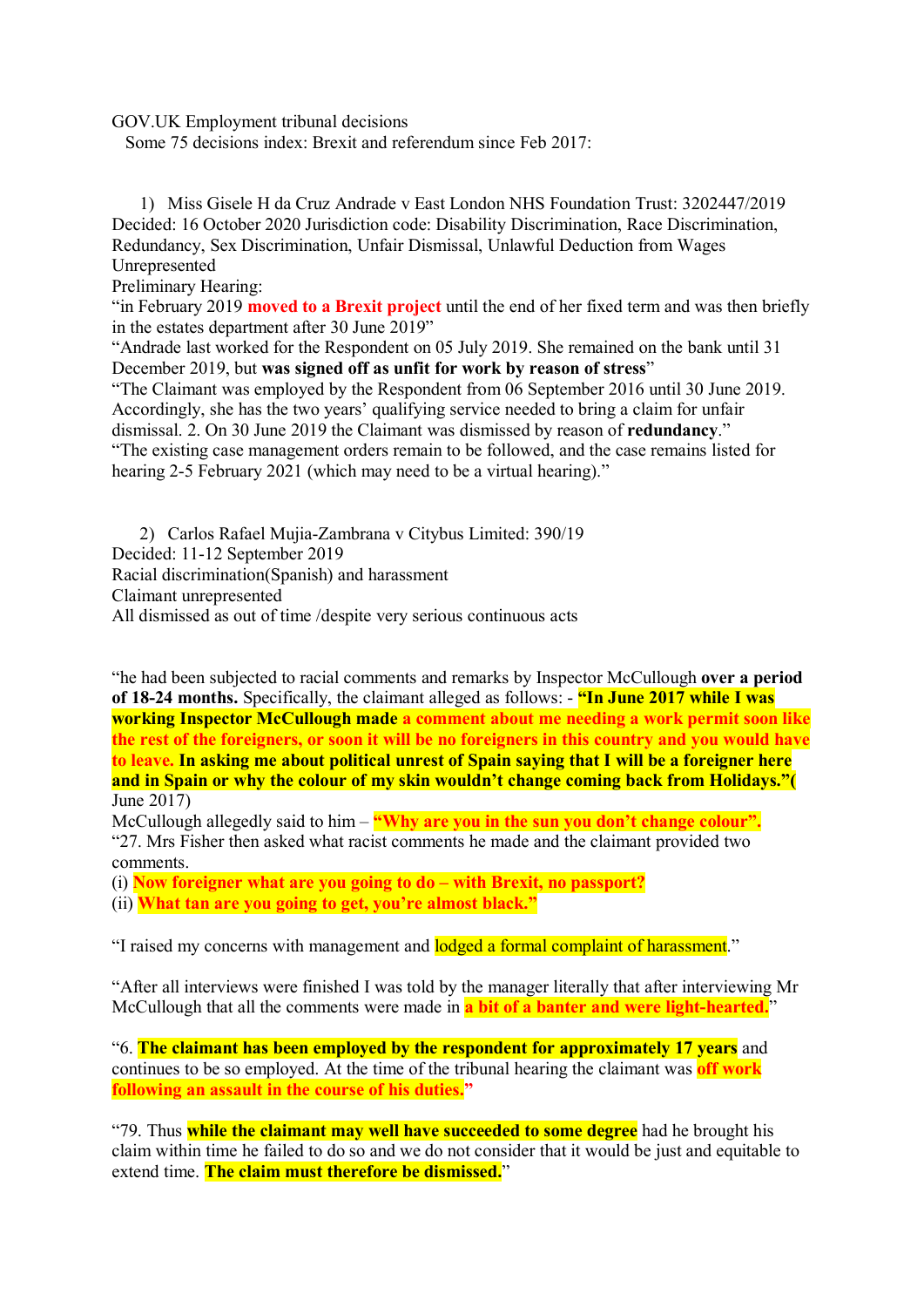3) Mr C Brice v SynApps Ltd: 3321615/2019 Decided: 4 September 2020 Unlawful Deduction from Wages Represented, Upheld

"The claimant also gave evidence that he inherited a sales pipeline of £6M which, due to Brexit pressures, "Halved within a month".

4) Mr E Petrica v Central London Community Healthcare NHS Trust: 3327705/2017 and 335871/2017 Decided: 31 May 2019 : Public Interest Disclosure, Race Discrimination, Unfair Dismissal London Central The unanimous judgment of the Tribunal is that **all the claims are dismissed.**

5.In these further and better particulars, the Claimant described himself as being "EastEuropean from **Romania**" and later claimed that he had: **been treated less favourably because of my Eastern European national origins, treated as a bargain cheap, in the context of Brexit and this led to do admin for Enuresis without being paid.** I am being compared with British female Nikita Voralia (Admin for Enuresis Service) and clinical staff for Enuresis Service (Cathy Linton, Priscilla Chaba) but being paid for this.

5) Ms Alison Roberts v Spandex UK Ltd: 1400597/2017 Decided: 31 July 2020 Maternity and Pregnancy Rights, Sex Discrimination, Unfair Dismissal Represented 131pgs Judgment! Upheld only Unfair Constructive dismissal

"Allegations (c) to (f)

134. On 23 June 2016 the result of the **EU referendum** was that the UK voted to leave the EU.

135. We heard uncontested evidence which we accept as to the impact of the referendum result on the Respondent. There was an immediate impact on currency exchange rates with the Pound becoming weaker against other global currencies. This impacted on the Respondent's purchase pricing which increased between 9% to 14% depending on the currency (Euro, US Dollar, Yen) with the result that the Respondent's products would become more expensive for its UK customers.

136. We accept Mr Watson's evidence that due to uncertainty around what Brexit would mean for the UK the view was taken by the Respondent that such price increases could not be absorbed and would need to be passed on immediately to its customers. The Respondent also needed to make cost savings in the region of £100,000.

137. This was the context for the restructure which took place in the weeks following the referendum result.

138. Mr Watson gave evidence, which was not disputed, that he began working on the restructure during the last week of June 2016 and the first week of July 2016. Broadly he decided that the best strategy would involve a combination of (a) operational cost reduction (e.g. freight, packaging); (b) more focus on operational and sales excellence;and (c) focus on high growth markets such as textiles and interiors."

"630. There was no dispute that: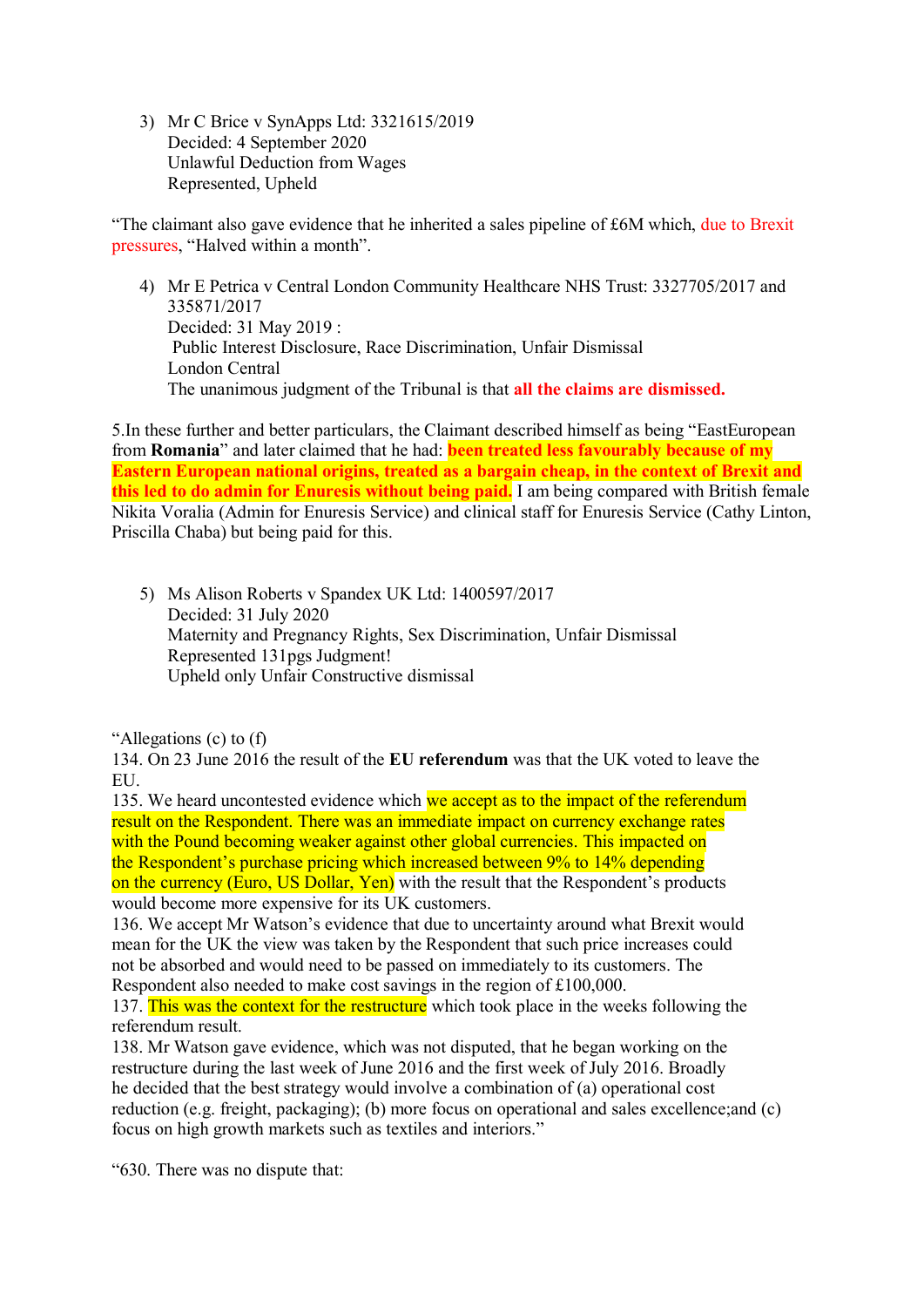**630.1 the Brexit referendum result had an immediate adverse impact on the Respondent. 630.2 Mr Watson genuinely perceived the effects of Brexit would have further adverse impacts on the Respondent's profitability."**

6) Ms E Vankova v Contardo Imaging Ltd: 3333413/2018 Decided: 13 April 2020 Breach of Contract, Race Discrimination, Unfair Dismissal, Working Time Regulations Watford Unrepresented

The claimant issued proceedings in this matter on 23/09/2018. Hearing 16&17Mar2020! **Automatically unfair dismissal, direct race discrimination, unpaid annual leave-dismissed Breach of contract relating to her notice period- successful**

Omitted public disclosure on health&safety

Claimant Russian on sponsored Visa by this employer / treated in similar way narrative as EU Citizens at the time (Eastern Europe)

"24. The respondent has a very diverse workforce. It employed 104 individuals of which only 13 are of UK nationality. **73 are EU nationals** and 18 are from the rest of the world. **The claimant told the tribunal that she believed Mr Childs employed so many foreign nationals because he wanted to treat them less favourably.** The claimant says that she knew this was a strong statement but believed that she was evidence of her allegations. She told the tribunal that she believed Mr Childs could pay people less than those from the UK and that those people not from the UK are less likely to stand up to him if they have concerns. People depending upon Visa's cannot raise issues and there was a culture of fear in the respondent company. The claimant referred to an email sent by Mr Childs following the Brexit referendum dated 27/06/2016, prior to the commencement of the claimant's employment, indicating that Mr Childs had welcomed the outcome. The claimant says that this email showed Mr Childs to the anti-immigrant. This email states interalia:

As you know there has been a massive change in UK status with the EU with vote for leave. It's not a vote against European people... I voted leave, and after initial surprise, I feel a huge wave of opportunity ahead of us. It is better for us – all nationalities.… Your job, your lifestyle your place in Britain is secure. **This vote is not antiimmigration, despite how the news media presented it.** We are pro movement of people, have been for 1000 years and will continue. If anyone has a problem or question, or is having a bad experience in work or outside, please discuss it with me as I am keen to hear feedback and help. You have our support.…"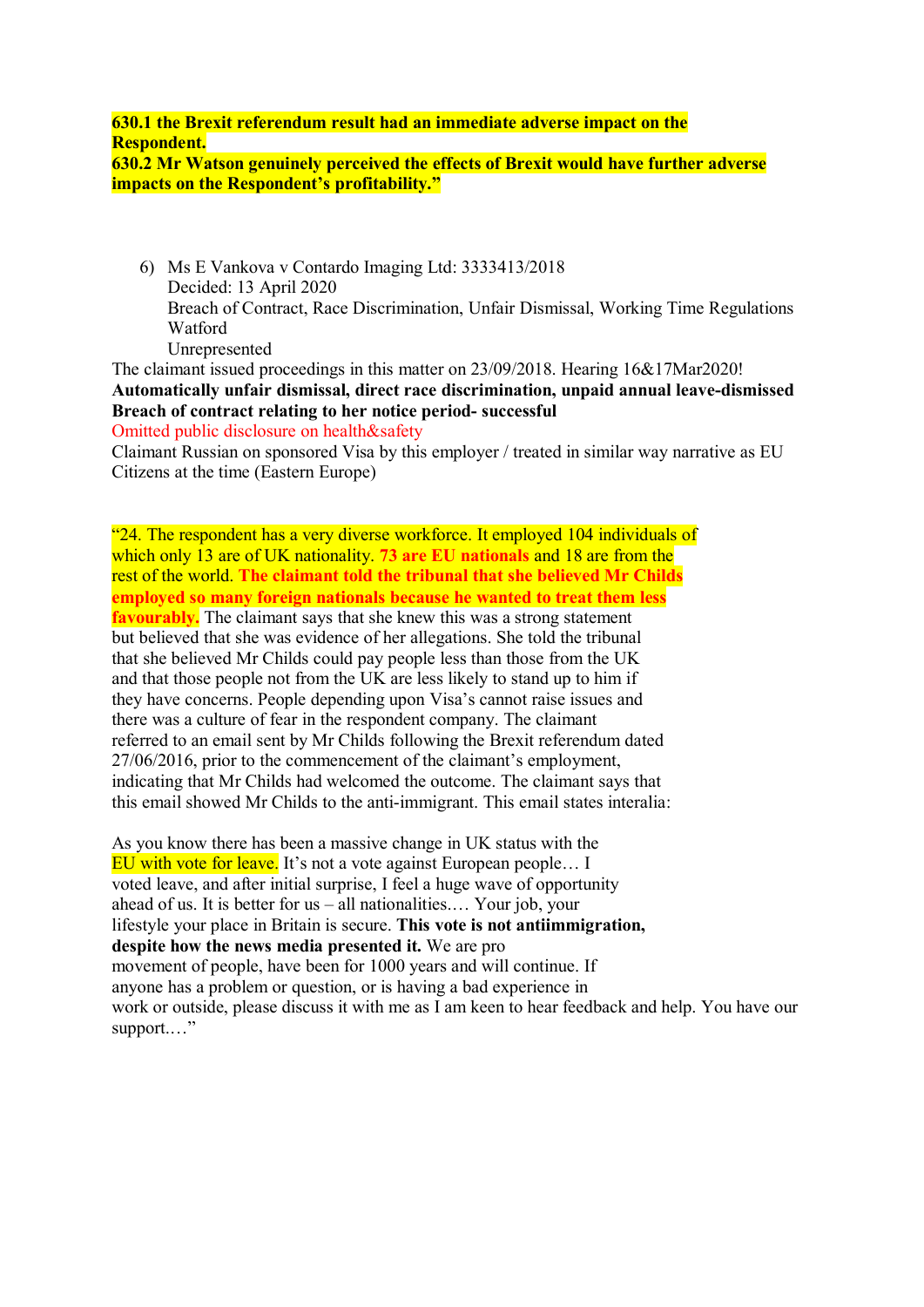7) Mr W Trela and Mr A Javaid v Tunstall Group Holdings Ltd: 1801836/2016 and 1801848/2016 Decided: 3 March 2017 UNLAWFUL DEDUCTIONS FROM WAGES/UPHELD for 2 Claimants HULL.

"I understood that the sale was then not to be pursued, in particular in the context of the uncertainty with the then impending Brexit vote."2016

8) Miss **K Stefanko** and others v Maritime Hotel Ltd (in Voluntary Liquidation) and Mr N Doherty: 1401755/2016 and others

 **Decided: 2016 – 2020** CONTRACT OF EMPLOYMENT - Written particulars RACE DISCRIMINATION – Direct RACE DISCRIMINATION – Comparison HARASSMENT – not considered by ET

"9. It is evident from the Tribunal's Decision that the Claimants were not well treated by their employer and were frequently sworn at by the Second Respondent. When they objected to persistent shortfalls in their wages, late payment and a falsification of their wage slips, they were summarily dismissed on 7 July 2016 (two weeks after the Brexit referendum), told to pack their bags and leave the hotel immediately. They did as they were requested but with nowhere else to

go, got into their vehicle and drove to Dover and onwards to Poland."

"13. The list of issues is taken from the ET1 and an earlier Preliminary Hearing. The narrative in the ET1 provided by the Claimants describes the dismissal having been undertaken in a particularly brutal manner and being accompanied with racially tainted language. The comments said by the Claimants to have accompanied the dismissal are set out in the claim form including comments such as, **"Fuck off from my hotel and take your Polish friends with you".** Other similar comments and matters were recited in the Claimants' witness statements."

"16. The Tribunal found that although Mr Doherty did not call Ms Woronowicz a "self-centred Polish bitch" **he was very angry and told her that if she thought things were so bad, she should go back to Poland and that he repeatedly swore** and told the three of them to pack their bags and leave as they repeatedly requested the correct payment for their wages. **The Tribunal heard a recording** of the conversation with Mr Doherty, which corroborated the Claimants' account that Mr Doherty had sworn at them and been extremely angry $(...)$ "

#### **ET found no discrimination in 2016**.

On EAT appeal found discrimination, unfair dismissal, deductions from wages(25 Sep 2018, final Judgment Aug 2019 published Jan 2020). Respondent in voluntary liquidation by then.

EAT APPEAL - Miss K Stefanko and Others v 1) Maritime Hotel Ltd (in voluntary liquidation) 2) Mr N Doherty: UKEAT/0024/18/OO Decided on 25 September 2018.

Category: Contract of Employment, Race Discrimination Sub-category: Contract of Employment

- Written particulars, Race Discrimination - Comparison, Race Discrimination - Direct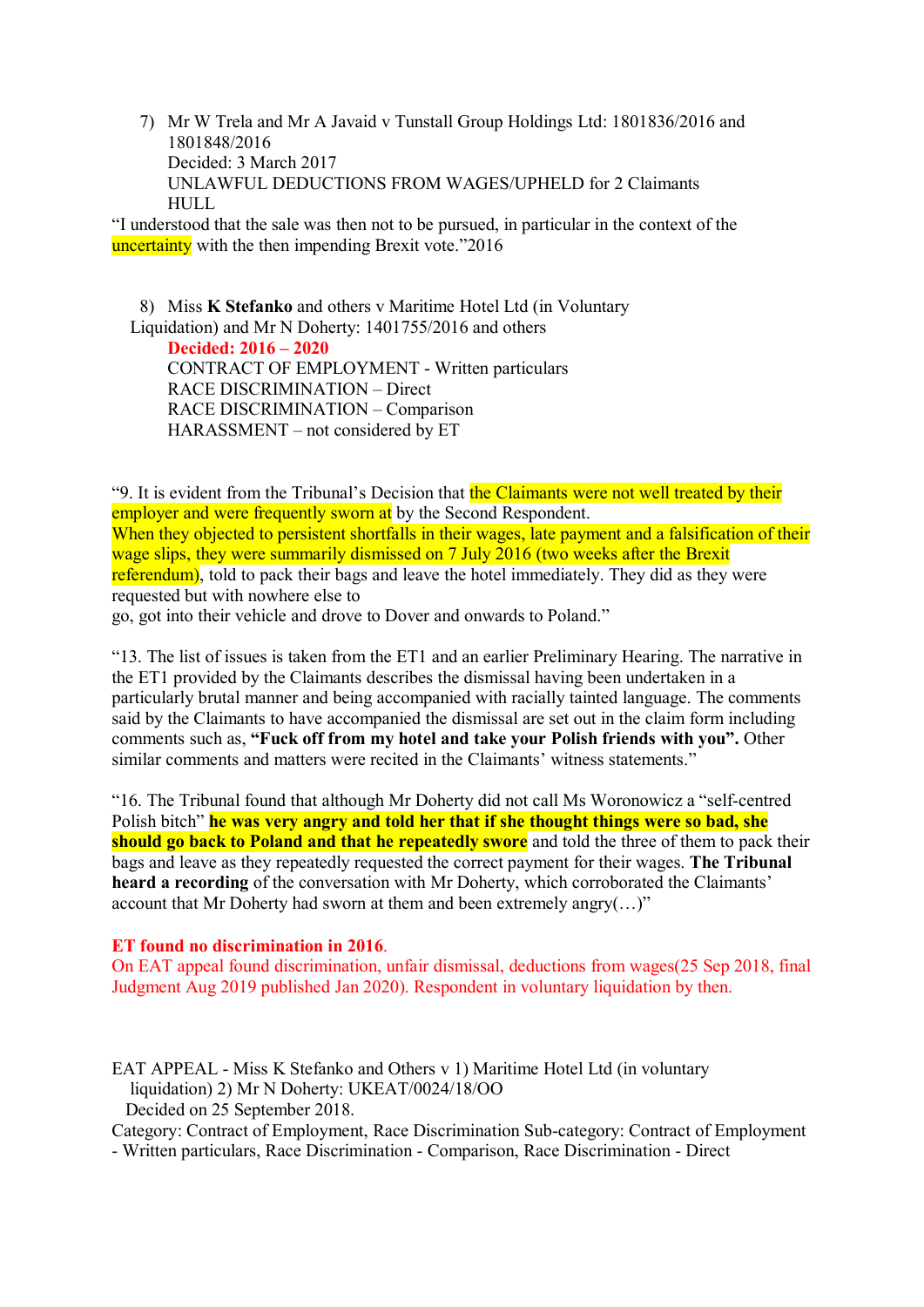# Claimants: (1) MISS K STEFANKO APPELLANTS (2) MISS J WORONOWICZ (3) MR J JONIK FRU Represented

The Employment Tribunal erred in concluding that an employee who has more than one but less than two months' service is not entitled to a section 1 Employment Rights Act 1996 statement of terms and conditions of employment. It does not follow from the flexibility afforded to an employer by section 1(2) as to when the statement of initial employment particulars must be provided, that there is no requirement to provide a statement if the contract ends within two months.

The Employment Tribunal's dismissal of the Second Claimant's claim under section 1 and refusal to make an award under section 38 Employment Act 2002 is set aside and substituted with a finding that the First Respondent was in breach of section 1. The case is remitted to a different Tribunal to calculate the award under section 38.

**The Employment Tribunal erred in its approach to the Claimants' complaints of direct race discrimination in (1) not considering whether the manner, as well as the fact of dismissal, constituted direct race discrimination; and (2) in its application of the burden of proof to the evidence in its conclusion that the fact of dismissal did not constitute direct race discrimination. The complaint of direct race discrimination in dismissal is remitted to a new Tribunal for re-hearing.** 

Final ET judgment:

RESERVED JUDGMENT FOLLOWING REMITTAL BY EMPLOYMENT APPEAL TRIBUNAL, AND RE-HEARING

ON: 22-24 July and 8 August 2019 Claimant's FRU Represented

### "2. **The claimants' claims of direct discrimination because of race against the first and second respondents, in respect of the manner of dismissal, are well founded.**

3. The claimants' claims of direct discrimination because of race against the first and second respondents, in respect of the decision to dismiss, are not well founded.

4. The first respondent failed to provide the second claimant with written particulars of employment required by section 1 of the Employment Rights Act 1996. Pursuant to the ruling of the Employment Appeal Tribunal, the second claimant's

award falls to be increased under section 38 of the Employment Act 2002."

Remedy outline

"5. The first respondent is ordered to pay compensation for unauthorised deductions of wages as follows:"

"9. In respect of the compensatory award for unfair dismissal, the tribunal finds that the respondent unreasonably failed to comply with the applicable ACAS Code of Practice. The figures below include the 25% uplift."

"10. The tribunal orders the following compensation for direct race discrimination; the first and second respondents are jointly and severally liable:

a. The respondents are ordered to pay the first claimant compensation of **£2,000.00 for injury to feelings.**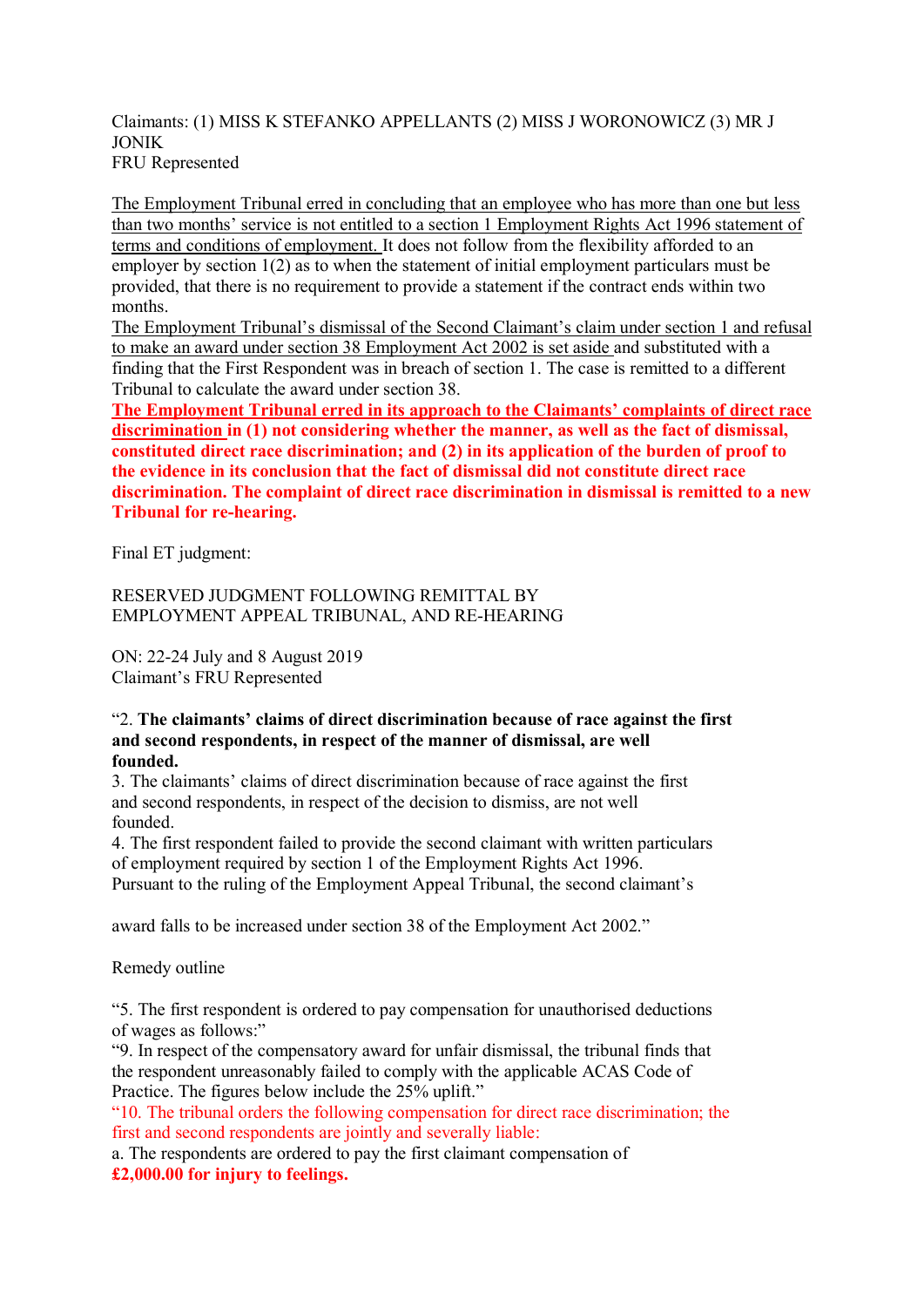b. Interest of £554.52 is payable on the above sum."

Other cases of Miss K Stefanko (post Brexit) – both unlawful deduction from wages and working time regulations

\* Miss K Stefanko v Richard Martin: 2304285/2019

Employment Tribunal decision.<br>Decided: 15 April 2020 Cont

**Contract of Employment, Unlawful Deduction from Wages,** Working Time Regulations

1. The respondent owes the claimant 45.6 hours holiday pay.

2.The respondent is ordered to pay the claimant the total sum of £374.

3.The claim in respect of Employment Particulars does not succeed.

\*Miss K Stefanko v Ms J Tavernier: 1401848/2016

**Unlawful Deduction from Wages**, Working Time Regulations Decision judgment: 04 May 2017

Dismissed – Out of time

9) Miss K Paczkowska v R-Com Consulting Ltd: 2405428/2016 Decided: 2 September 2019 CLAIMS OF RACE, SEX, DISABILITY DISCRIMINATION AND (BREXIT)HARASSMENT, SEXUAL HARASSMENT, VICTIMISATION UNREPRESENTED CASE LAUNCHED 03 DEC 2016 ALL 20 CLAIMS DISMISSED BUT 1 DISCRIMINATION VICTIMISATION (NO REMEDY 1.5 YEARS FROM JUDGMENT) EAT FOUND 6 GROUNDS FOR APPEAL – ET ERRED ON 6 GROUNDS - 19 AUG 2020 HUMAN RIGHTS **Brexit harassment, Tribunal institutional racism and victimisation throughout (e.g. hindering of the case)**

10) Mr R Porter v Secretary of State for International Trade: 3324662/2017 Decided: 30 January 2018 ADOPTION LEAVE dismissal/UPHELD/represented Parental and Maternity Leave, Sex Discrimination

"70.We speculated on pressure to reduce costs, but could not understand why the **Brexit effect** was said to require more evidence-based focus, perhaps something which may have come from the refocusing earlier in the year. As **the effect of Brexit** may have been that staff were needed to focus on negotiations with other countries, or that there would be an increased focus on winning non-EU orders. We are left with Ms Kobewka's assertion that the resource was overweight for the value of the campaign."

"1.The claim of direct discrimination because of sex fails.2.The claim of detriment for taking adoption leave is well founded."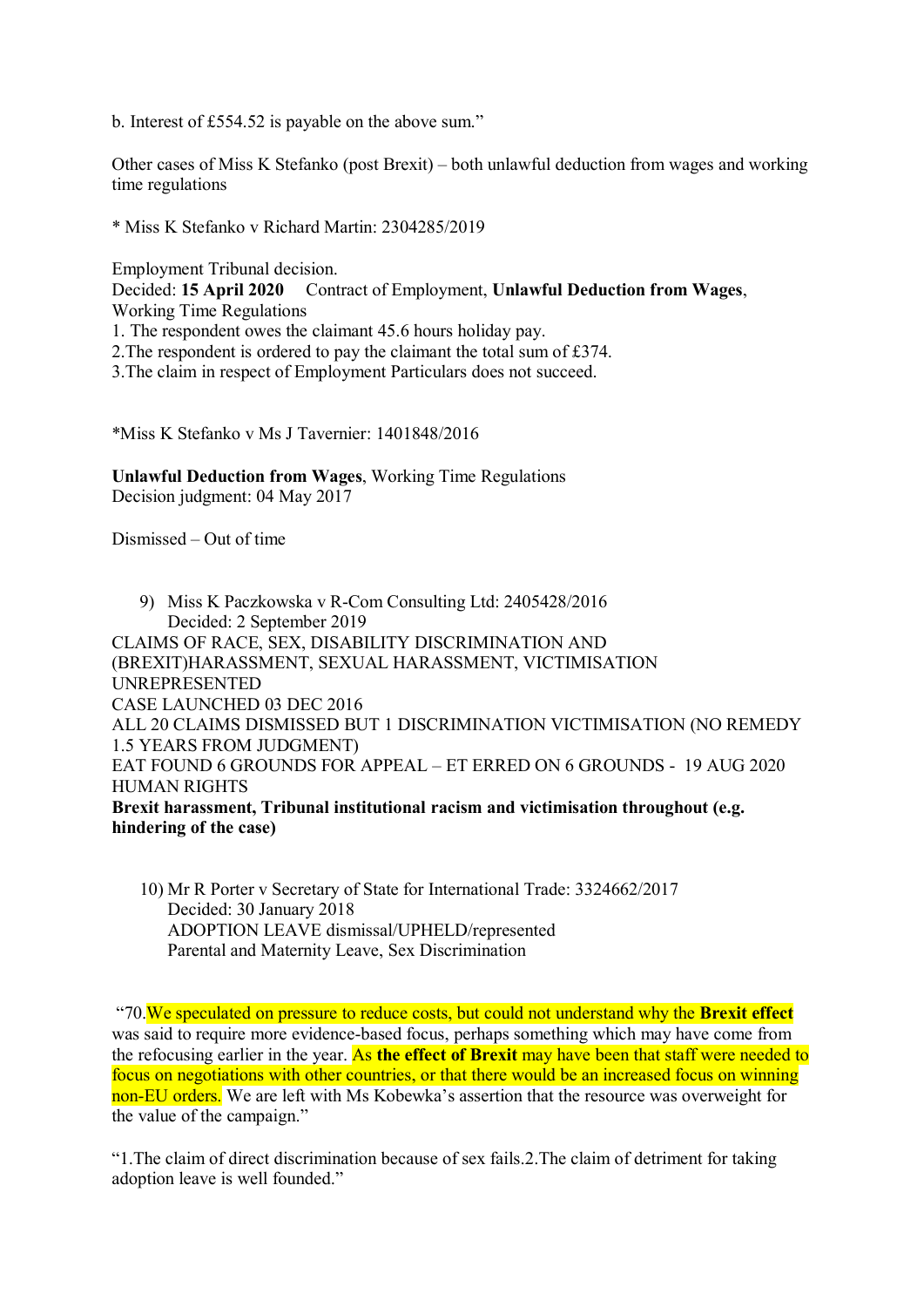11) Miss L Vickers v Hill Biscuits Ltd and Mr David Ravenscroft: 2405509/2016 Decided: 25 May 2017 MANCHESTER Race Discrimination, Sex Discrimination, Unfair Dismissal Represented- CAB advisor

"The complaint of harassment related to sex is well-founded.

The complaints of harassment related to race, victimisation and constructive unfair dismissal are not well-founded and are dismissed."

"7.1.2. The second allegation or issue was that set out at  $3.3.1$  of the case management summary, namely whether **Nila Mistry told the claimant to ask Asian and/or Polish workers to speak English,**

50. if the claimant interpreted that as being reprimanded it was as a result of poor performance alone"

12) Ms I Smolarek v Tewin Bury Farm Ltd and Mr Wojciech Bobrowski: 3302054/2014 Decided: 2 August 2018

Breach of Contract, Sex Discrimination, Unfair Dismissal, Unlawful Deduction from Wages, Working Time Regulations

Watford

COST ORDERED FOR CLAIMANT

ALL DISMISSED, **UNREASONABLNESS OF CASE PROCEEDINGS (CLAIMANT NO ENGLISH SKILLS)**

2 EARLIER CASES OF DISCRIM DISMISSED WITH COSTS-TAKEN INTO CONSIDERATION BY ET

**COSTS TO PUNISH NOT COMPENSATE**

EAT ON ET COSTS RULLING: **"a need to punish the Claimant"**

It specifically referred to the previous claim in which the Claimant had faced a costs award, observing that this **"***does not appear to have dissuaded her from bringing this claim***"** 68). Further, when determining the appropriate level of the costs award, the ET considered it should be such as **"***should make her consider very carefully whether or not to bring any claims in the future***"**It had thus taken into account irrelevant factors; **the need to punish the Claimant and further to deter her from bringing further future claims. "**

13) Mr J Day v Alloga UK Ltd: 2601591/2016 Decided: 9 February 2017 Unfair Dismissal Nottingham DISMISSED

**"4. What the events are all about is as to whether the Claimant told a Polish worker Izabela Witsinska (Izzy) inter alia to "go back to your own country".** Izebela Witusinska (Izzy),who is Polish, and also the witness to what occurred: Santa Avotniece (Santa) who is Latvian.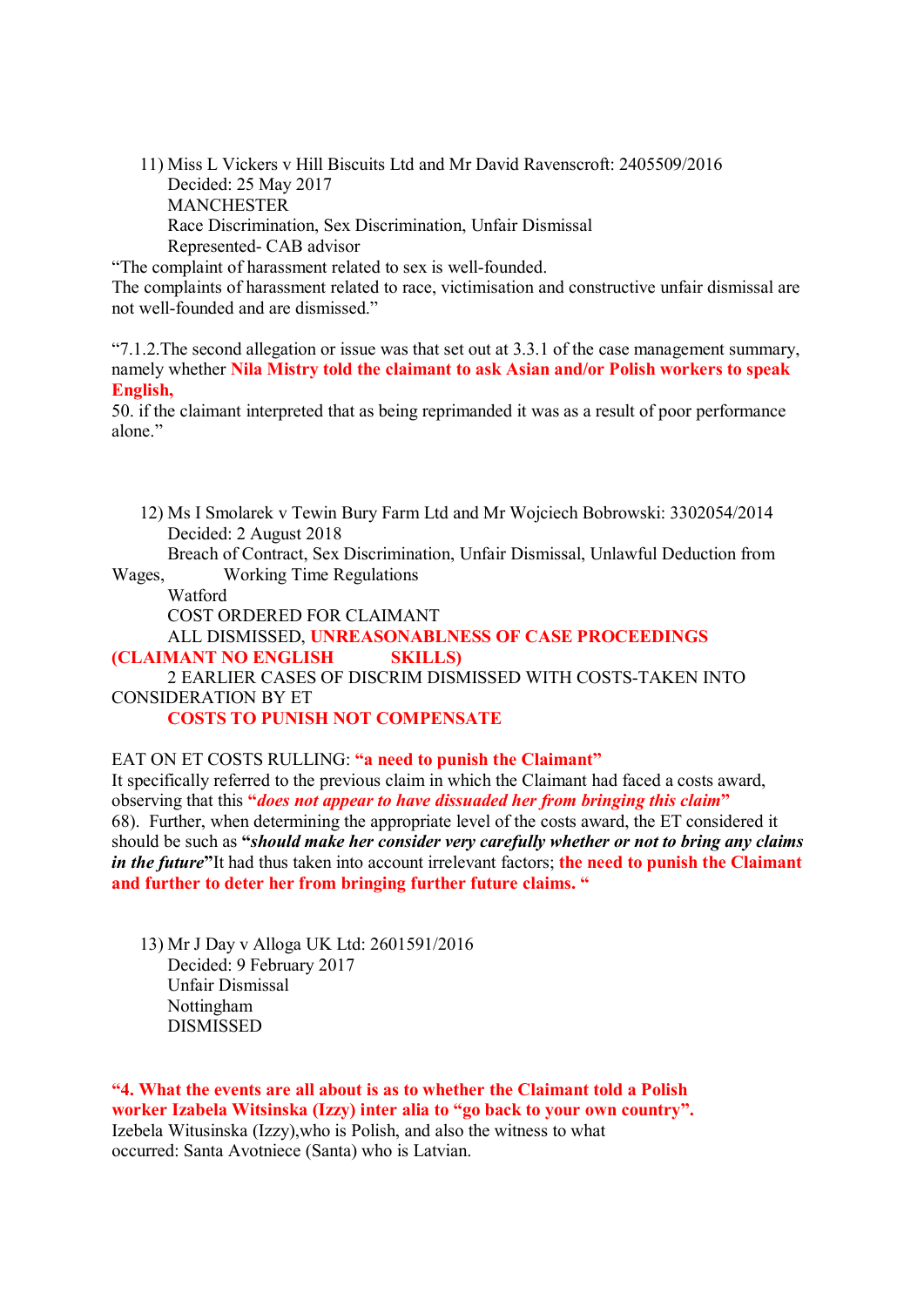29.This Judge is also very much aware, as it was widely publicised, and from my own knowledge as an Employment Judge, that many European Union workers in this country were fearful for their continued employment in the United Kingdom should **the outcome be Brexit. Would they have to return to their country of origin?**

30. In the context there is no doubt that the Claimant said something to her which caused her to become very upset indeed. Immediately after the incident she complained to a Manager. Supervisors were having a walk round. Therefore I had to wait until they returned, however James was still in the office and that's when he waved his hand at me to tell me to go away then that's when he said "**GO BACK TO YOUR OWN COUNTRY**".

James Day was in office and he was talking about England leaving EU and he told Izabela that she should be going back to her own country,the words he said was (you should go back to your own country).

52.That brings me to the appeal. The Claimant raised his appeal on 1September by e-mail (Bp 81):"My grounds of appeal are as follows.

**Extreme punishment given previous employment record.**

**More severe punishment than those in other cases.**

**Reason to believe decision was predetermined.**

**Reason for decision not substantiated by evidence.**

**Investigation and disciplinary not held in accordance with company handbook guidelines orACAS guidelines.**"53.The appeal was heard by Paul Carter, General Manager

54.As to the disparity of treatment appeal point this particularly focused on the treatment of a Mr Johnson who was not dismissed. It is clear from what I have read and heard that the facts in that matter were clearly different and I have no other evidence before me to contradict that finding. The case of Mr Johnson was not about a supervisor making prima facie **discriminatory remarks at work** such as in this case.

55. As to the key focus of the appeal and the remark made to Izzy and its context,again the Claimant didnot deny that he could have said something at least to the extent of **"could be packing your bags and going home"."**

14) Mr J Korpan v Magnox Ltd: 3306683/2018 Decided: 30 October 2019 Successful unfair and wrongful dismissal, Represented

"15. A witness states "culture on shift a bit childish (younger shift) banter about football, Brexit – immigrants on telly, strong views, racial remarks about Muslims

A witness states "Brexit, select core that have views that Muslims should go back to their own country"!"

15) Mr D M Carrasco v Edinburgh Language Academy Ltd: 4104590/2016 Decided: 21 April 2017 SCOTLAND/UNLAWFUL DEDUCTIONS FROM WAGES/Upheld (Spanish national/teacher)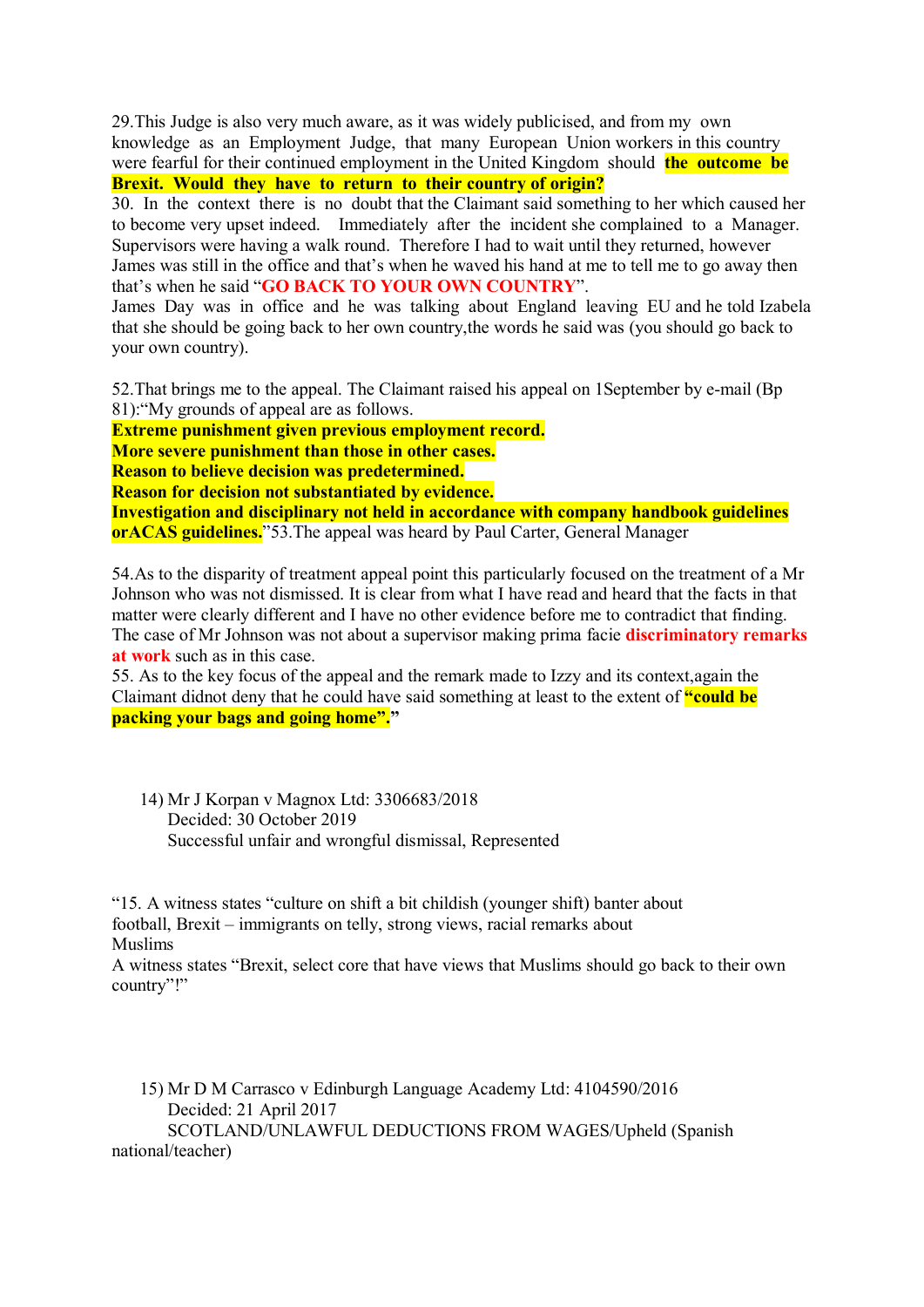"That the Claimant's application for an Order requiring the Respondent to pay compensation of £4000 to him **"for all the stress caused during a critical moment in my life"** is refused, the Tribunal not having jurisdiction in terms of the Employment Rights Act 1996"

16) Mrs M Green v South Cave Kids Club: 1800950/2017 Decided: 11 April 2018 Age Discrimination, Race Discrimination, Unfair Dismissal /hull

"12.At paragraph 12 of Mr Green's statement he states "**you must always remember that Marie Green was suspended less than a month before the EU referendum on 16 June 2016, when South Cave and the surrounding villages voted unanimously in favour of BREXIT.**

**No doubt this was determined by the negative light in which large amounts of Eastern Europeans are seen working as they do in the local horticultural and market gardening industries. The staff and management round this time, would make racist comments like 'send the eastern European workers home' or 'these eastern European workers are taking our jobs'** knowing full well that Marie Green came from the **Czech Republic**. My wife would come home in fear of her life. She would shake physically and mutter 'everybody at SKIDs hates me"

"76.In Mr Green's cross examination of the respondent's witnesses he refers to this as the 'race hate' letter. In submissions Mr Green states "I can only deduce that it was some kind of **Race Hate Letter** because it had been **produced approximately 6 months before South Cave and the surrounding villages had strongly voted to BREXIT the EU based on the resentment for Migrant workers from Eastern Europe taking villages jobs and by implication as she was from Eastern Europe this resentment had also been applied to her"**

17) Mr O Ogedegbe v ADT Fire and Security plc: 3303957/2018 Decided: 31 May 2019 Race Discrimination Dismissed

"12. For what it is worth, we noted the claimant's theory as to why Mr Scott would discriminate against him.

**Mr Scott lives in Romford and that 70% of Romford residents voted 'Brexit' and there have been race attacks in Romford.** No doubt all of those things are true but that does not mean that Mr Scott was racist or made any decision on the grounds of race. As a matter of evidential conjecture that is far too unscientific and itself prejudicial. But in any event, it was not Mr Scott, it was Ms Elliott who made the decision. "

18) Miss Prabha Pankhania v **Leicester City Council**: 2601807/2017 and 2600145/2019 Decided: 30 March 2020 Age Discrimination, Breach of Contract, Disability Discrimination, Part Time Workers, Race Discrimination, Unfair Dismissal The Claimant presented her ET1 on 31 October 2017. Leicester Represented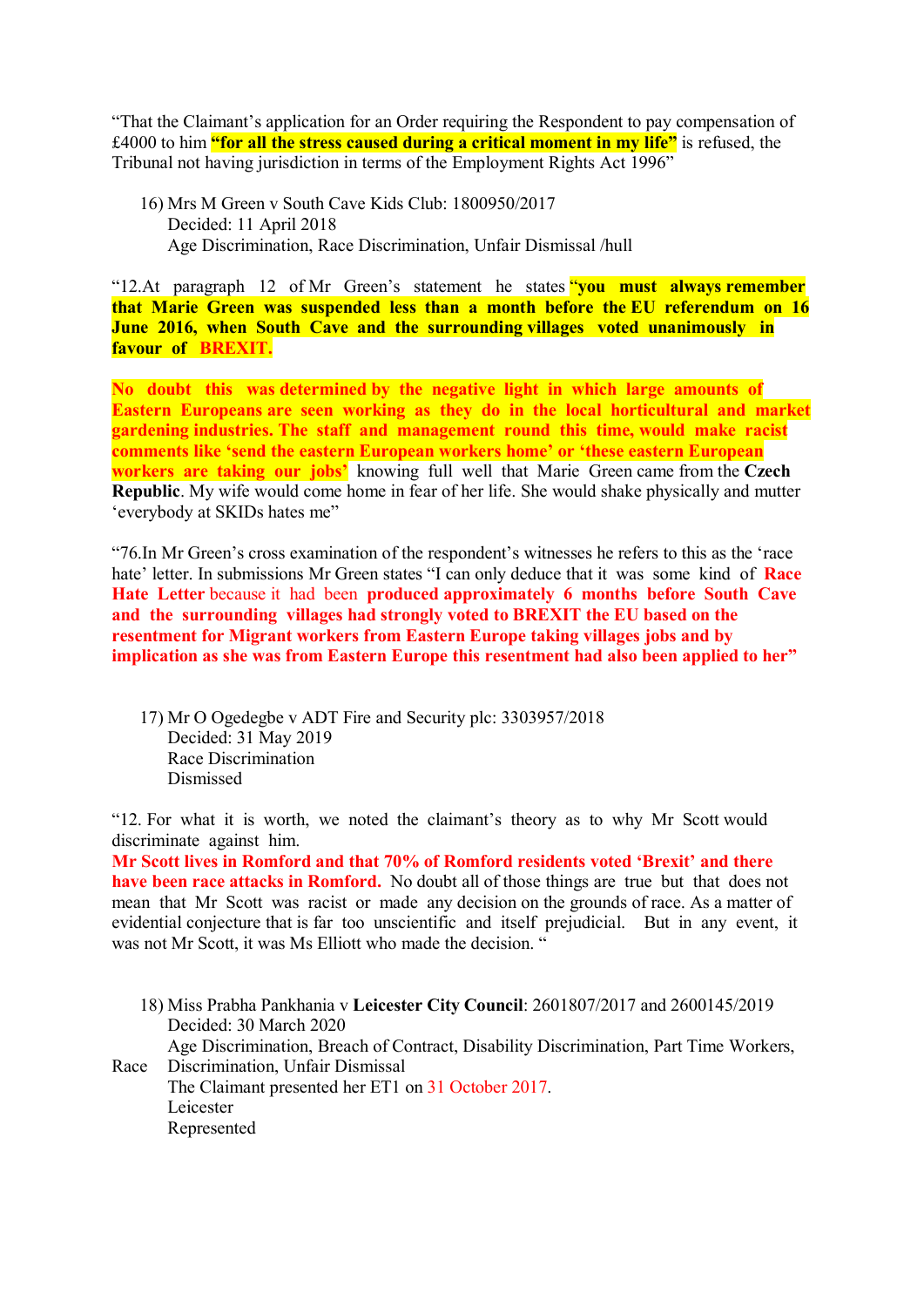The complaints of race discrimination (Indian Asian) and disability discrimination(4 disabilities!) fail and are dismissed. Remaining- dismissed upon withdrawal by the Claimant

"That **from 1997 until July 2016,** Ms Saxby marginalised the Claimant by isolating her, giving her menial tasks and excluding her from participating in tasks with the rest of the team."

"That Ms Saxby, or the Respondent, made a decision **to bully and harass the Claimant** for "copying in" the Black Workers' Support Group to an email dated 26 November 2015 (i.e given menial tasks and excluded from tasks)."

"87.In June 2016, **during the Brexit referendum election**, the claimant alleges that she was given menial tasks upon the instruction of MsSaxby. The Tribunal considered that the claimant was employed on the lowest job grade in the respondent's **Electoral Services** department and her job description, unsurprisingly, includes a number of duties and tasks which might well be considered to be menial tasks. In that event, allocating such tasks as within the claimant's job remit was not unreasonable. However, the Tribunal noted that the claimant performed a variety of tasks. The claimant's evidence was that she handled external telephone enquiries. These required experience, and an in-depth knowledge of Electoral Services. The Tribunal considered that such tasks could not be described as menial and it was apparent from the claimant's own evidence that she performed a variety of tasks many of which were not menial, and which she liked doing."

"3. The allegations that **from 1997 until July 2016**, MsAlison Saxby of the Respondent **refused the Claimant training, support, supervision, appraisals and marginalised the Claimant by isolating her, giving her menial tasks and excluding her from participating in tasks with the rest of the team** as complaints of race, age and disability discrimination and less favourable treatment by reason of being a part-time worker are all struck out."

"4. The allegation that **a decision was made to reprimand the Claimant, to isolate and ignore her or to bully and harass her for"copying in" the Black Workers Support Group to an email** dated 26 November 2015 and given menial tasks and excluded from tasks is not struck out nor is a deposit ordered as a complaint of race and age discrimination."

19) Mr K Besz v Multi Packaging Solutions Ltd: 2602118/2016 Decided: 26 September 2017 Flexible Working, Race, Sex Discrimination, Unfair Dismissal /Nottingham CLAIMANT REPRESENTED

The complaint of direct race discrimination is well founded and succeeds. The complaint of harassment related to race is well founded and succeeds. The complaint of "whistleblowing" detriment is not well founded and is dismissed. The complaint of ordinary unfair dismissal is not well founded and is dismissed.

(i)The first such allegation concerns an alleged remark by MrVictory, made in the presence of the Claimant's work colleagues, whilst he himself **was away in Poland, namely "I hope it's a one way ticket".** (allegation A)

(ii)The second allegation, alleged to have taken place in March2016, arose out of a discussion about Brexit during which MrVictory is alleged to have said words to the effect that **"after Brexit I will vote to send you back to Poland"** (allegation B).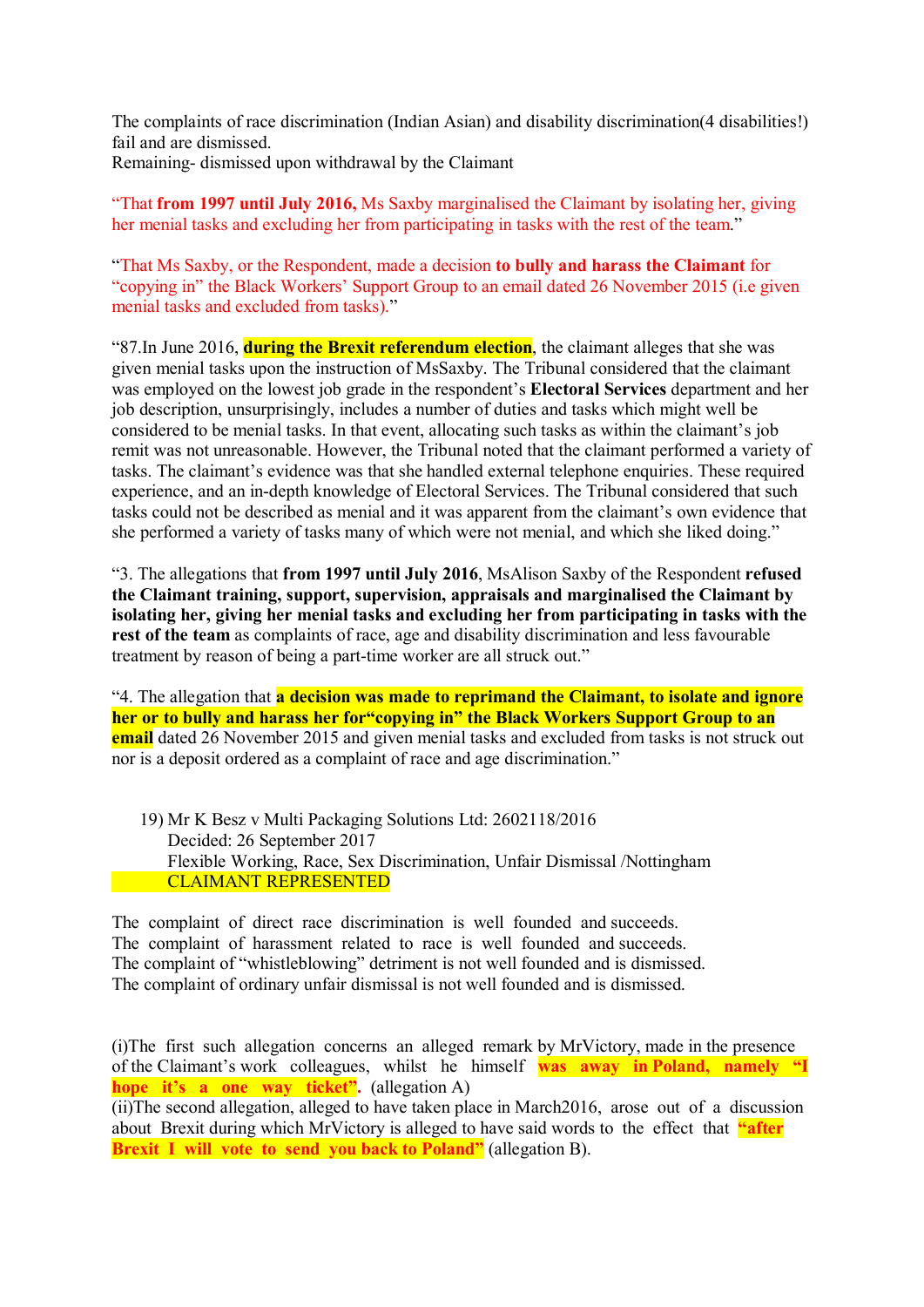(iv)The fourth allegation relied upon is said to have taken place in or around April 2016. It is again attributed to Mr Victory who is alleged to have said to the Claimant that he (i.e. the Claimant) "...did not understand English.." and accordingly "...did not know how to use a computer" (allegation D)"

20) Miss K Kovacova v Peter Sherwin t/a Henrietta House: 1400244/2017 Decided: 24 November 2017 Public Interest Disclosure, Unfair Dismissal, Unlawful Deduction from Wages, Working Time Regulations

Unrepresented

"The claimant (Czech)was employed as co-manager and receptionist./ The respondent is the owner of a bed and breakfast premises in Bath. He employs approximately 20 staff. The claimant commenced her employment with the respondent on the 1st February 2014.

20."In addition, the business had suffered due to **the effect of Brexit** on the value of the pound as against the dollar and a consequent rise in its loan interest rates."

"This is to confirm that the statutory two weeks' notice has been given in regard to the redundancy of Katarine Kovakova at Henrietta House. Her position as co-manager and administrator will become redundant on 31 October 2016 and consolidated amongst other employees. Peter Sherwin will resume his role as manager.

The claim for automatic unfair dismissal under s103A Employment Rights Act 1996 (ERA) following the making of a public interest disclosure fails and is dismissed. **The claim for unfair dismissal under s98 ERAis successful."**

21) Mrs L Gaidam v Voyage 1 Ltd: 2303412/2017 Decided: 4 December 2019 Public Interest Disclosure, Race Discrimination, Religion or Belief Discrimination, Unfair Dismissal

6 days hearing, London South Croydon Unrepresented (Husband)

1.The Claimant's claim of **unfair dismissal is well founded**

2.The Claimant's claim of **race discrimination is not well founded and is dismissed.**

3.The Claimant's claim for whistleblowing (detriment) is not well founded and is dismissed.

4.The Claimant's claim for whistle blowing (dismissal) is not well founded and is dismissed.

5.The Claimant's application to amend is refused.

6.The Claimant's claim for breach of contract is not well founded and is dismissed. Senior Support Worker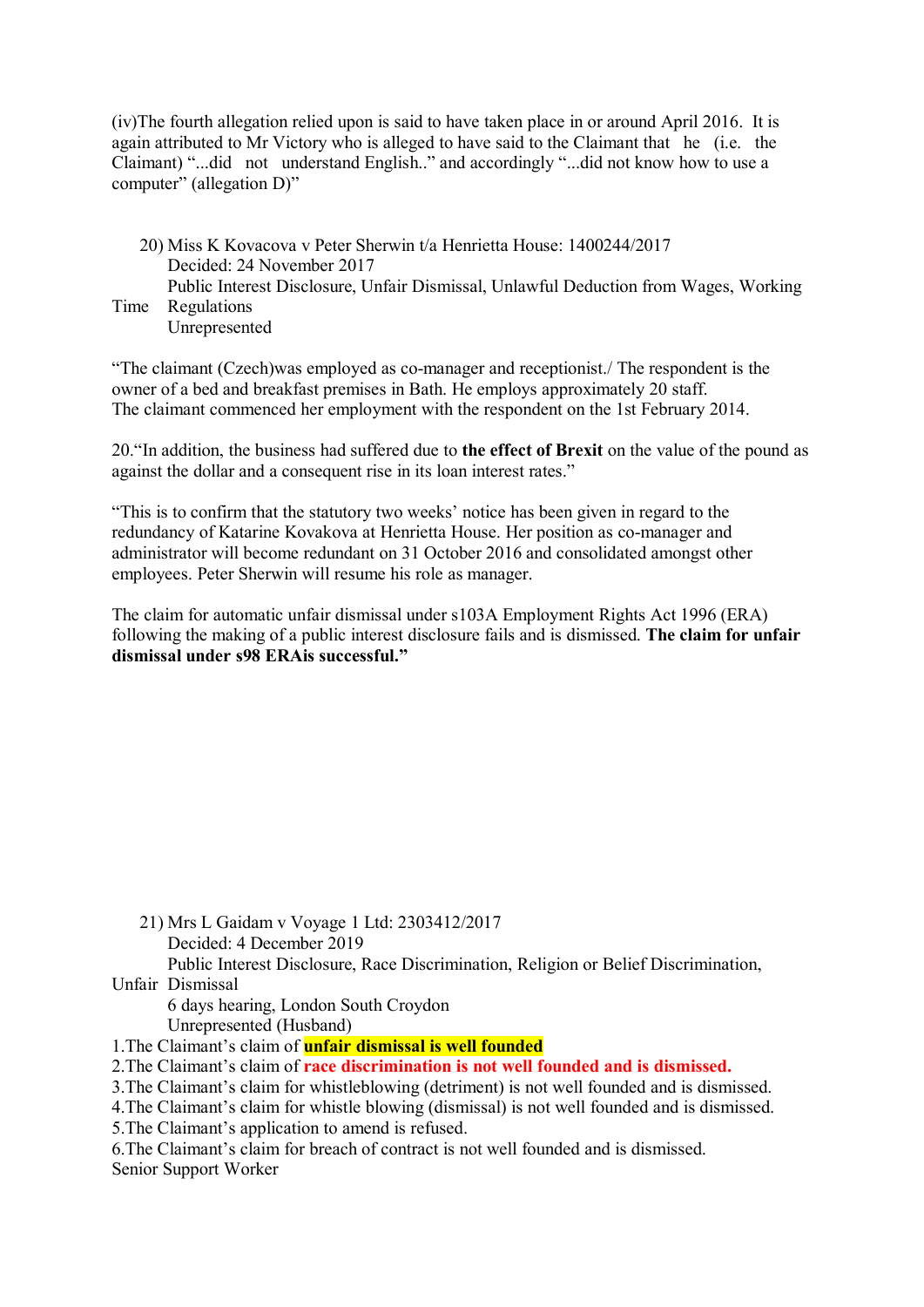Claimant who is Moldovan Incident 9 May 17 led to dismissal

"62. In cross examination the Claimant stated that **after the Brexit vote they started to be rude to her and they told all foreigners to go home.**

64.Ms Trumble in evidence confirmed that **Ms Mayes was rude to the Claimant** and there was ill feeling between the two of them. She confirmed in cross examination that **she had witnessed Ms Mayes talking differently to those who were non British and she referred to an employee called Bhata where she spoke to her in a loud and slow manner "like a stereotypical skit of an English person abroad".** Ms Trumble did not notice a change in Ms Mayes treatment of the Claimant after the **Brexit referendum** outcome.Ms Trumble was unable to comment as to whether Ms Mayes was a racist and could not comment as to whether this was her intention.

65. The Tribunalfind as a fact that there was ill feeling between the Claimantand Ms Mayes however Ms Trumble, who the Tribunalfound to be an open and honest witness, **did not corroborate the Claimant's evidence that Ms Mayes' attitude changed after the Brexit vote.**

72.In the grievance the Claimant made a number of complaints against Ms Mayes personally, saying that she spoke to her in an intimidating manner, she failed to follow instructions given to her and that Ms Mayes had said on "many occasions to the staff team she will make me go as I am a foreigner and vegetarian". The Claimant also made an accusation against Ms Mayes in respect of her treatment of a service user back in January 2017. The Claimant further complained that Ms Mayes was buying service users presents which made other staff feel undermined. At the end of the email she stated "...everyone is afraid and personally I feel bullied. To right(sic), this complaint took even me a lot of courage as for the last year I felt bullied, unsupported, removed from senior jobs and treated worthless despite I help other homes in past".

22) Ms C Angelloz-Nicoud v TFW (London) Ltd: 2205965/2017 Decided: 6 December 2017 London Central **Race discrimination/FRENCH ALL DISMISSED/Unrepresented**

"2. The evidence to the Tribunal heard was from Ms Angelloz-Nicoud for herself and for the Respondentwe heard from Ms Rogers, an HR Manager, Mr Aimar also a HR Manager and Mr Di Filippo, Head of Client RelationshipTeam and one of the founders of the Respondent's business.

3.The issues were identified at a Preliminary Hearing for Case Management purposes held on 27 July 2017 before Judge Palca. At that hearing the Claimant was represented by Mr Lewis of Counsel. She is not represented at this hearing.

Did that requirement or proposal (i.e. to move the Claimant to the French Team) **deprive the Claimant of promotional opportunities. It is worth noting that in submissions the Claimant argued that it was also a demotion.**

Who was, or were, the proper comparator(s)? We note the Claimantsays it should be both Sara Morelli and Marta Galiziolli, both Italians,working in similar roles to the Claimant.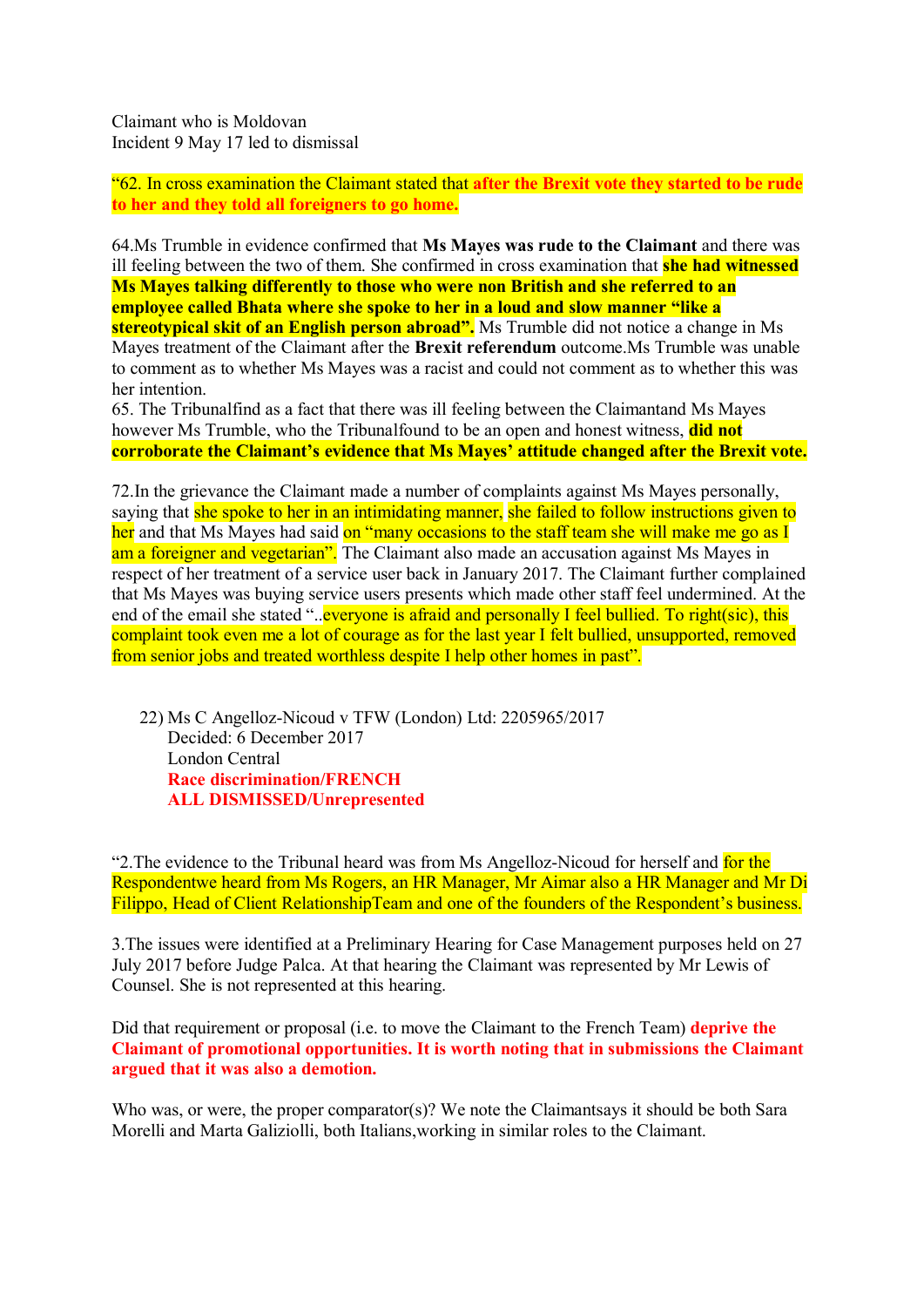Has the Claimant provided primary facts from which the Tribunal could conclude her treatment was because of her French nationality.

If yes what is the Respondent's explanation and has it proved or can it prove a non discriminatory reason for any proven detriment.

5.The Claimant is a French National; she was employed by the Respondent with effect from the 24th October 2012.

**a Corporate Administrator** between April 2011 and the date when she applied to the Respondent. Before that she had been a **Business Development Assistant. Her qualifications including a Masters Degree in International Affairs and Strategic Information, with a specialism in International Management.**

11.When the Claimant was recruited, the contract given to her referred to her job title as Client Relationship Coordinator.

**7.** The Respondent's handbook includes an **equal opportunities policy**, but we note that the Respondent had **no training for its staff** on equal opportunities and there was very little indication of any systems to ensure equal opportunities were applied in relation to either recruitment or in any process for promotion. **There was also no training on the prevention of any bullying or harassment.**

50. There was one factual matter which was significant which we consider necessary to look into, and that was the dispute about the level of the **Claimant's role prior to her going on maternity** leave.

87. In the circumstances, we are satisfied that the Respondent has shown a non-discriminatory reason for the Claimant's treatment. Accordingly, the Claimant's claims are dismissed."

23) Mr A Puri v Interalinks Ltd: 2200418/2017 Decided: 10 November 2017 Race Discrimination, Working Time Regulations LONDON CENTRAL **ALL DISMISSED**

"112.(...)concerned the impact of the Brexit vote in June 2016 upon his performance. 113. what might be called **the Brexit effect had led to diminished client activity, and hence adversely affected his performance**."

24) Ms C Dymond v **Barclays Bank**: 2403165/2017 and 1301581/2017 Decided: 4 March 2019 Public Interest Disclosure, Race Discrimination (Italian), Sex Discrimination, Unfair Dismissal, Unlawful Deduction from Wages **ALL DISMISSED**

UNREPRESENTED 7 DAY HEARING/ SEP/NOV 2018 HEARING MANCHESTER ET1 presented on the 23 June 2017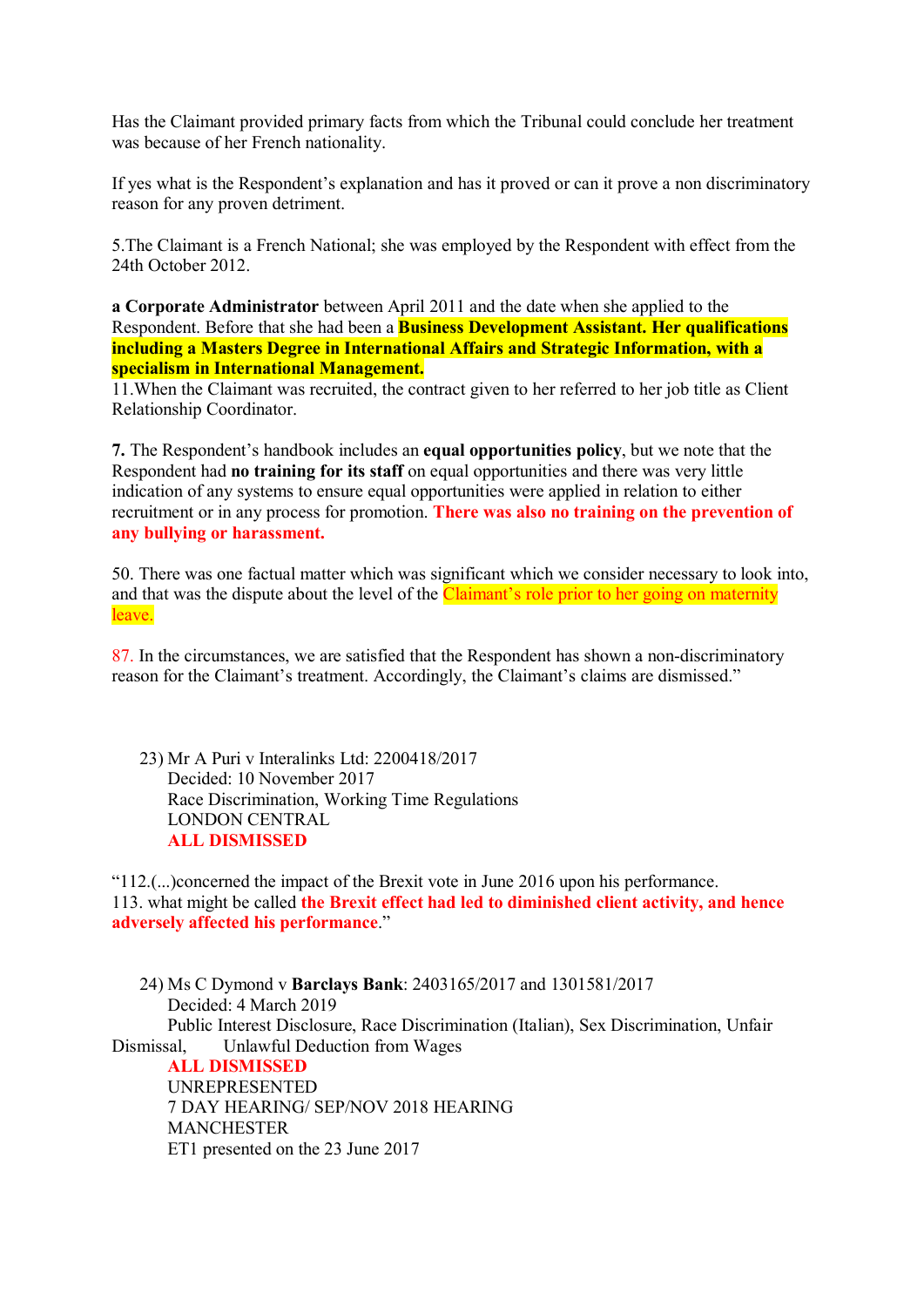"The case was decided on the evidential test 'the balance of probabilities."

**"We preferred the evidence of the respondent witnesses generally as we found it to be measured, logical and thoughtful."**

# **"The Facts**

10. The claimant commenced work for the respondent in November **2014**. Her role was as a Global Risk and Compliance Analyst and assistant Vice President. She resigned on 17 May 2017 and her last day was **14 June 2017**. 11. The claimant is British. **She is married to an Italian and her children are British of Italian heritage. Her parents in law lived in Italy.**"

"30. Around the 6 February 2017 the claimant was in discussion with Mr Coucill when she alleges that **during a discussion about Brexit he suggested that she should not take steps to make her children Italian citizens, in some way** (and she did not remember the words used when she gave evidence), **expressing distaste or concern at the idea."**

"34. On 2 March 2017 the claimant was to attend a telephone meeting of the senior leadership team to present a paper. She dialled in at the appropriate time and was unsuccessful. She was successfully connected within 4 minutes. However, later, Mr Coucill was told that the meeting had been looking for the claimant and she was late dialling in. Ms Jessop said the same, and added that **the presentation had been disappointing**. " (being made after lodging a grievance)

"**he withheld that from her at the time, to make her look bad**." "**Accusing her of irrelevant behaviour."**

104. We conclude by **dismissing all claims as ill founded."**

25) Mrs J Belin-Roux v B&Q plc: 3330899/2018 Decided: 31 July 2019 NORWITCH Disability Discrimination, Race Discrimination (French), Sex Discrimination, Sexual Orientation Discrimination/Transexualism, Victimisation Discrimination Unrepresented **all fail**

# "15. **The claimant corrected Mrs Reinbach saying she did not feel welcome in England and had not been accepted due to her sexuality because she was from France.**

16. Mrs Reinbach stated she had voted for 'Brexit' and was not a racist in doing so. 18. the claimant should be suspended pending an investigation into the incident because the claimant had sworn directly at a colleague.

54.**The claimant asserts that none of her colleagues of a different race were told off for talking about their country whereas the claimant asserts that she was because she was French.**

55. **The claimant asserts it became usual to criticise and mock the claimant for being French and a lesbian.**

61. **The claimant asserts she was completely ostracised from her work colleagues and starved of work.**"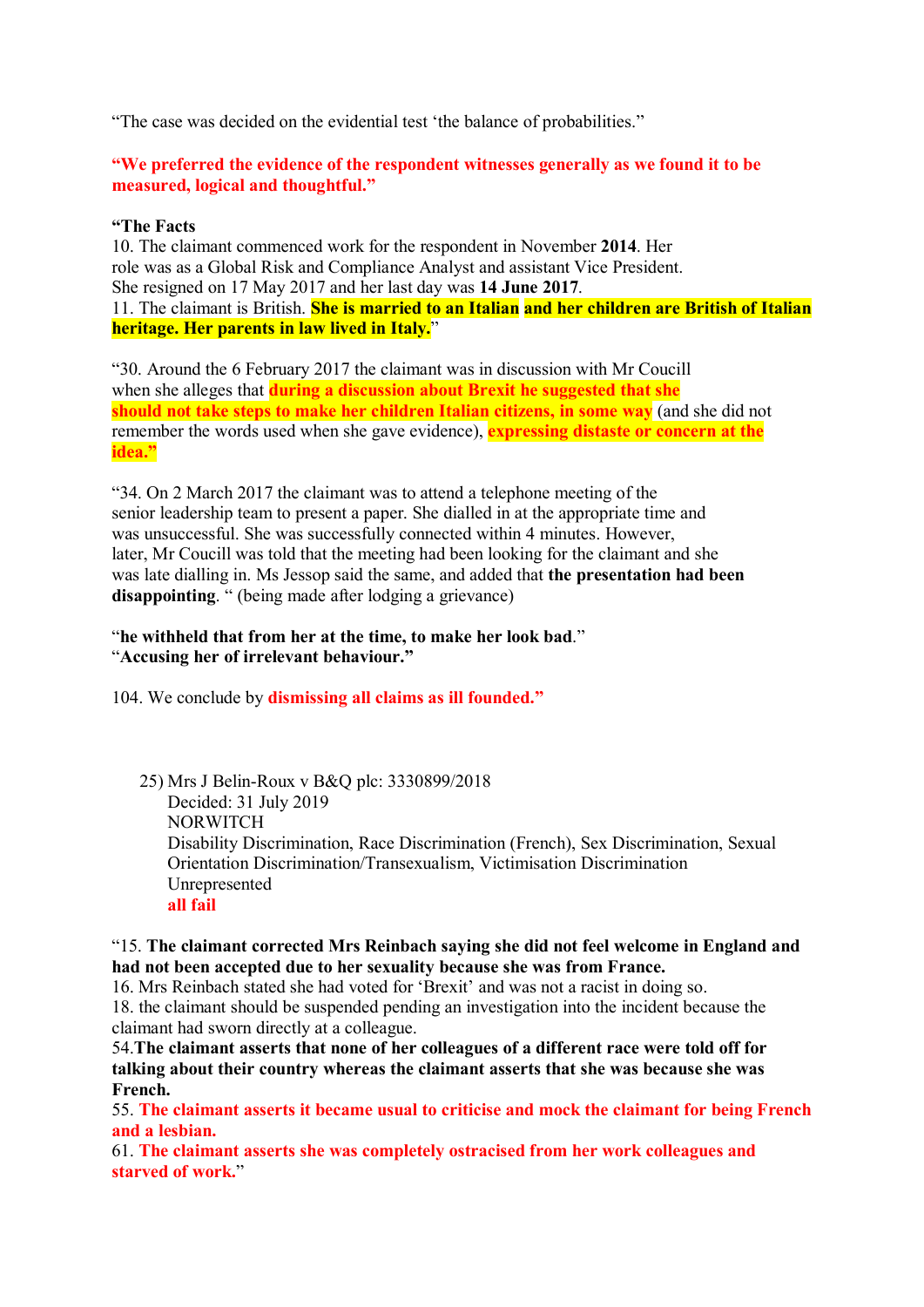26) Agnieszka Florczak v Powys County Council and Governing Body of Welshpool High School: 1600447/2017 Decided: 23 August 2019 Race Discrimination (Polish), Unfair Dismissal On:4,5 & 6 December 2018 and 25, 26, 27& 28 June 2019 Claimant unrepresented (a cleaner) All fail

**"1.The claims of direct discrimination, harassment, and victimisation are dismissed.2.The claim of unfair constructive dismissal is dismissed.**

"**The Claimant says that things started to deteriorate and she blames the Brexit Campaign."** 

**"Everything changed after the Brexit campaign then unfriendly looks and different treatment."**

"18. Whatever did occur was not related in any way to the fact that the Claimant was being treated differently because she was Polish.

19. Upon her return from Poland (from Easter break, Apr 2016), the Claimant says in general allegations, that people would gossip about Polish people and watch her as though she was a thief and she felt isolated, shouted at and treatedlike dirt in front of others. She refers to the fact that sometimes she felt very uncomfortable about beingmade a joke of about her accent.

The Claimant says that Mrs Shirley Jones gave her reprimands in front of others and regularly updated others about issues regarding her. We reject this evidence of the Claimant.

54. The Claimant appears to have been convinced that every action or inaction on the part of others were designed to ensure that she was dismissed.There is no evidence in relation to this belief and we reject the evidence of the Claimant regarding any such allegations.

59. The Claimant's allegation seems to be that Mrs Shirley Jones, when aware of her alleged behaviour, continued to pressurise the Claimant and pick on her, and this was because she was Polish. Again, these matters are unparticularised and we reject the generalisations made by the Claimant. We accept the evidence of Mrs Shirley Jonesthat she did not pick on the Claimant at all.

76.The Claimant says that Miss Christoforu did not observe correct procedures and completely ignored her complaints, and the way that she had been treated. The Claimant says that other employees would be treated in a better manner than the Claimant. (around Nov 2016)

112.By letter dated 27 March 2017 addressed to Mr Toal, the Claimant said that she resigned due to a lack of mutual trust and confidence, and unsatisfactory working conditions (bad treatment). The Claimant said that she was serving a one months' notice. The Claimant mentioned 'the ongoing stress, inadequate treatment of my person, problems with reaching an agreement with management and other staff due to my race, refusal of my flexible working application, all these issues made me take a step towards termination of employment'. The Claimant mentions the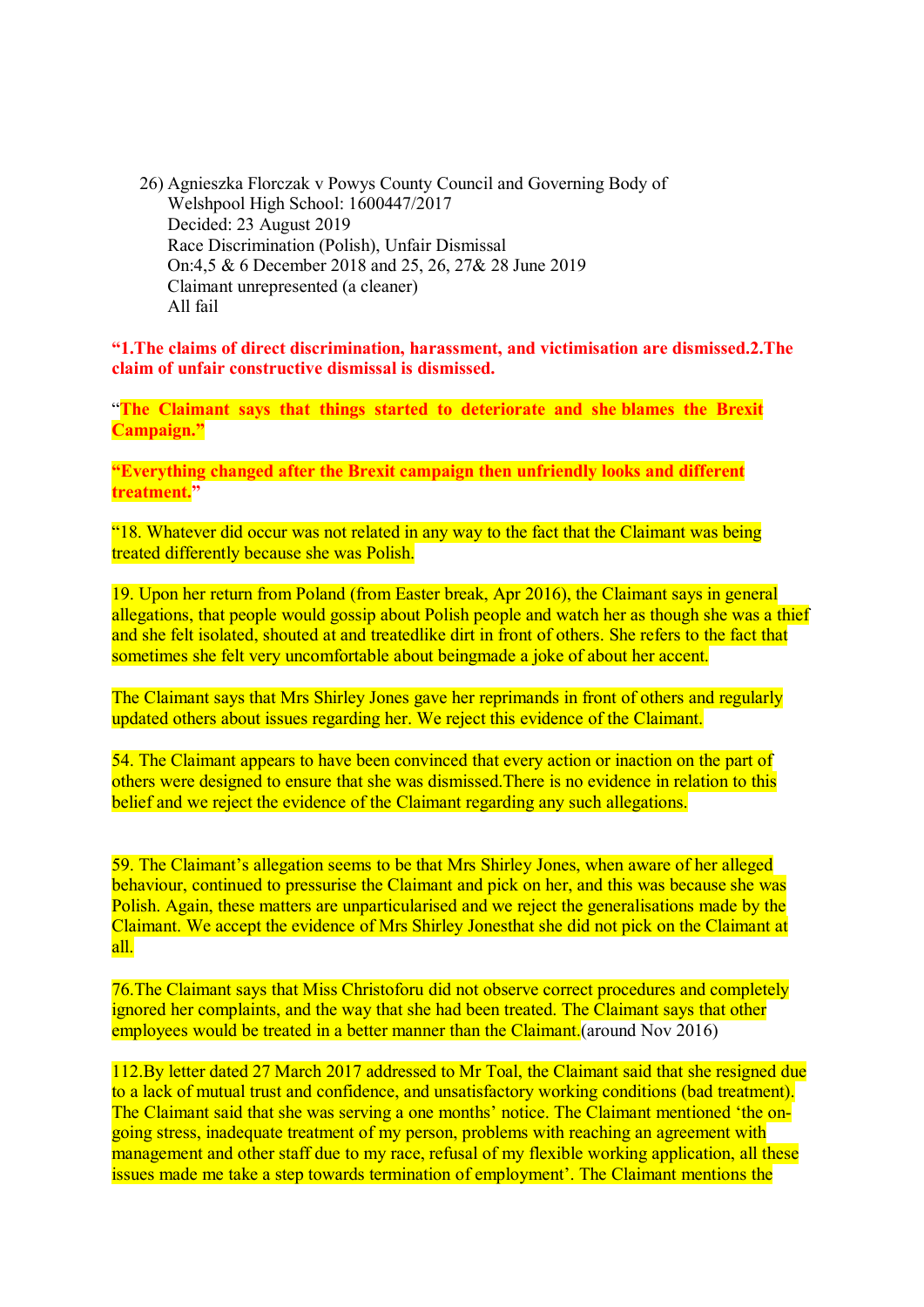situation as being on-going for nearly twelve months and that she raised concerns on many occasions but 'there is no hope of improvement' from Mr Toal's side.

*154.* **The unanimous decision of the Tribunal is that the complaints of discrimination, harassment, and victimisation are dismissed. The claim for unfair dismissal is also dismissed."**

27) Mr W Borak v Whale Tankers Ltd: 1301219/2017 Decided: 21 March 2019 Age Discrimination, Race Discrimination (Polish German), Unfair Dismissal BIRMINGHAM Unrepresented

"17.On the 13 August 2012, the Claimant commenced employment with the Respondent. 1.The claimant's claims of unfair dismissal, direct race discrimination, harassment related to race and of victimisation are **not well founded and are dismissed**; 2.The claimant's claims of age discrimination and of indirect race discrimination are dismissed upon withdrawal."

"89.The first allegation relating to 2016 (incident 21) is that on the 28 June, the Claimant had a conversation with Mr Warmington about the Brexit result and that he thought that Mr Warmington's attitude and behaviour towards him was not encouraging and was off-putting. To be more specific about this allegation, the Claimant said that **"Mr Warmington had burst at him" in other words had an outburst after Brexit.**

92.In relation to this conversation, Mr Warmington was frank in saying he was unhappy about the Brexit result because he didn't think it would be good for the Respondent's business, and that he thought it would increase red-tape and so forth, but he denied that he had **"burst out" at the Claimant or anyone else in relation to his feelings on Brexit."**

28) Ms J Davies v Tui UK: 1600187/2019 Decided: 2 September 2019 Race Discrimination (Polish nationality), Religion or Belief Discrimination, Unlawful Deduction from Wages Swansea Unrepresented

**"1. The claimant's claim of race discrimination pursuant to section 13 Equality Act 2010 is well founded.2.The respondent is ordered to pay to the claimant £1,000.00 in compensation."**

"2.1 That the claimant **was subjected to demeaning comments by her colleagues to the effect that migrants were taking work and school places from Welsh people and congesting NHS services.**

4.The claimant describes herself as Polish. She commenced employment with the respondent on 12 November 2018 and began a period of training. The claimant was being trained to be a call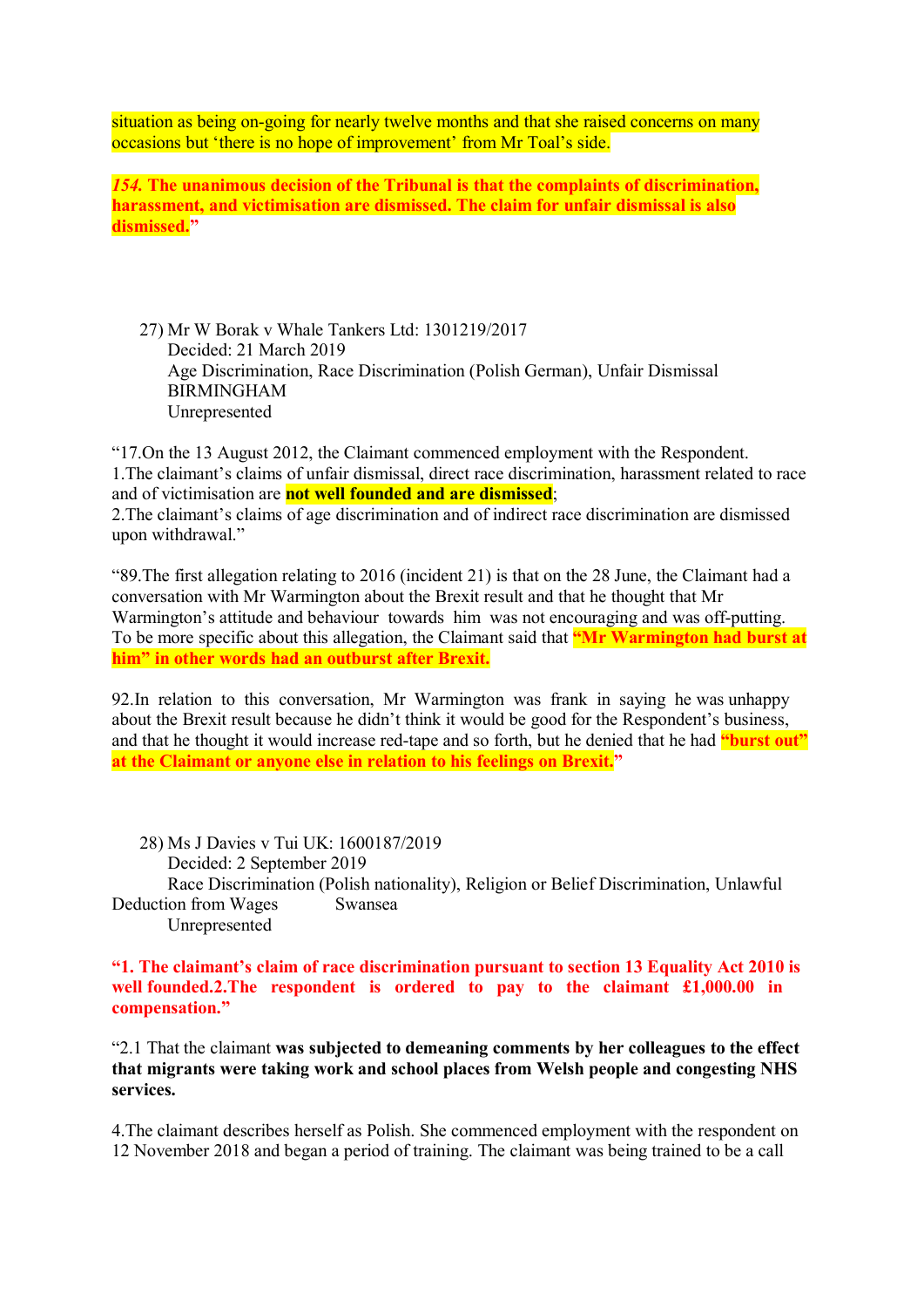centre operative along with several others over a period of five weeks. At the end of this period ,on 12 December 2018,she was dismissed.

**The claimant told the DWP that she was having problems, that Ms Beynon was hostile toward her,** that **other employees were questioning her and that she attributed this to "some sort of information circulating"**.

6.The claimant and other trainees were at lunch on 30 November 2018.This was in an area called the **kitchen, where apparently others beside the training group took lunch. It is clear that there was a heated discussion involving members of the training group including the claimant and this involved a discussion on Brexit.**

6.1.The claimant's account was that an individual (who was not called to give evidence and the tribunal shall refer to as F) made **remarks to the effect that foreigners were coming to live and work in Wales, which was a small country, and they were taking up services such as the NHS, with the implication that this was to the disadvantage of the existing population.** The claimant told us that she had responded by talking about Welsh people who lived in council houses, but said that she had been misunderstood because she was referring to the lack of educational opportunities for such people."

29) Ms Angelika Niemanski v Nethouseprices Ltd: 1600068/2019 Decided: 14 November 2019 Maternity and Pregnancy Rights, Sex Discrimination, Written Statements Cardiff Claimant unrepresented

"The Claimant's claims of unfair dismissal; detriment relating to pregnancy, childbirth or maternity; discrimination by reason of pregnancy and maternity; and victimisation; **fail and are dismissed."**

"62.Immediately following the meeting with the Claimant, Mr and Mrs Lamond discussed the position of the Respondent generally. It appeared that the estate agency business had taken a significant downturn, primarily driven by **Brexit concerns**, over the previous year or so,and that the Respondent had suffered as a consequence.Indeed, the company's accounts up to April 2018 showed that they had made a loss in that financial year and further losses were forecast. Some employees who had left had not been replaced but Mr and Mrs Lamond considered that they still needed to make further reductions and that would involve redundancies within their sales force."

30) Ms H Kalaya v Wimbledon Broadway Specsavers Ltd and others: 2300658/2017 and others

Decided: 31 May 2019

 Age Discrimination, Disability Discrimination, Race Discrimination, Religion or Belief Discrimination, Sex Discrimination, Trade Union Membership, Trade Union Rights, Unfair Dismissal

Cases No: No 2300658/2017, 2301775/2017 & 2300907/2018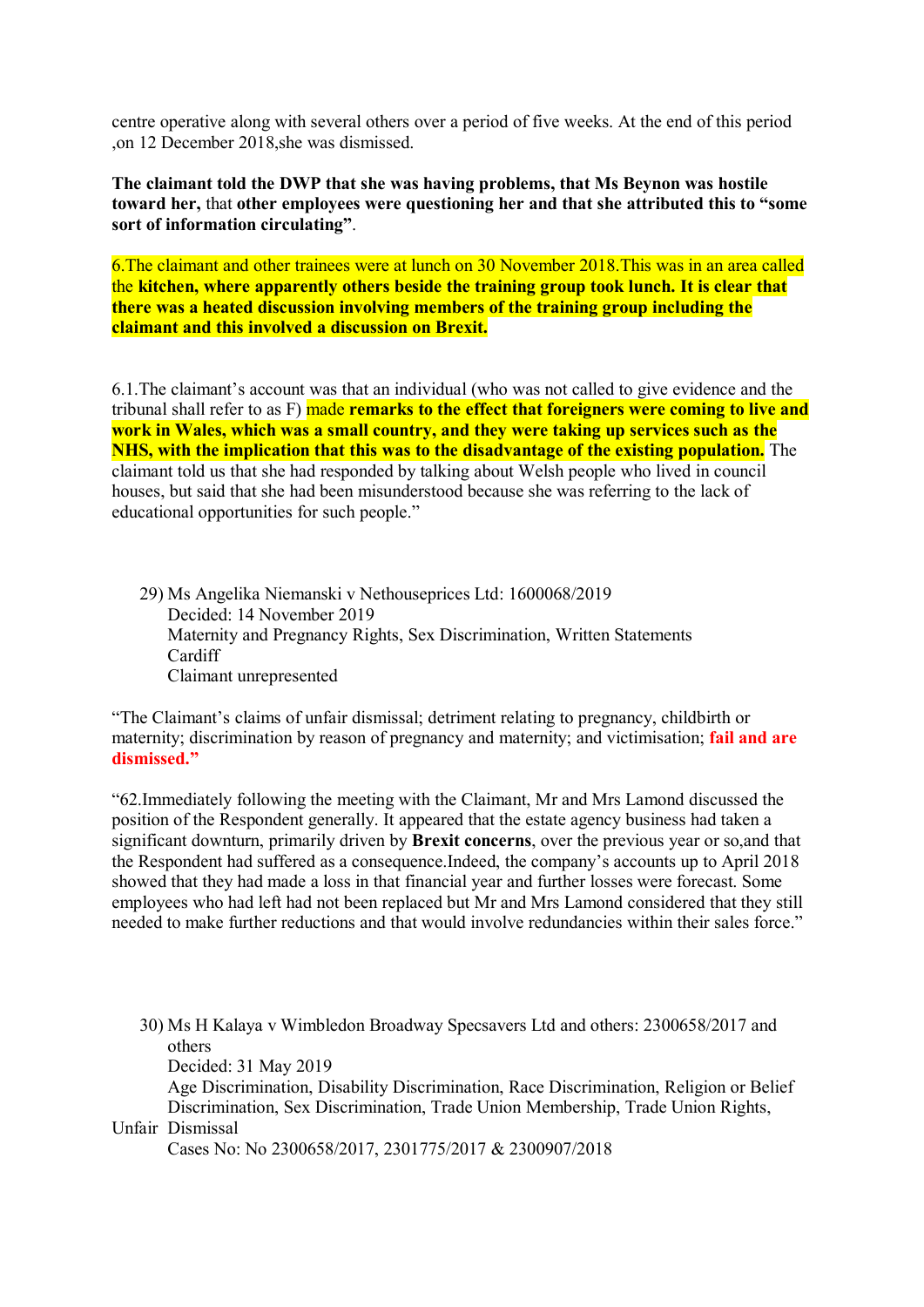Unfair dismissal against the First Respondent is well founded. All remaining dismissed

"49. The Claimant was born in Burma(Myanmar). She came to the United Kingdom to study but whilst here applied for and was granted refugee status. The Claimant was brought up as a Buddhist but whilst living in the United Kingdom she has become a practicing Catholic."

"103. She fully accepted that on 23 June 2016 customers and staff alike **were discussing the referendum and the possible consequences.** She says that she was talking about the referendum with a colleague Zuzana Urzi who was of **Eastern European origin** when they were joined by the Claimant. She said that she knew that the referendum result would have no bearing on the Claimant's immigration status. **She said that she in fact voted to remain in the EU and did not share the anti-immigration sentiment of some of those who supported leaving."**

"101. The final incident on this day of which the Claimant complains refers to Daniella Mann. What the Claimant says is that Daniella Mann said to her **'I am going to vote for Brexit today, after my work. If I go and vote to leave EU (European Union) today, will I be able to get rid of you from the shop-floor tomorrow morning? Do you have to leave your job tomorrow morning'.** The Claimant says that she told Daniella Mann that Brexit would have no effect on her. She says that Daniella Mann then said pointing at her: **'If so there is no point for me to go and vote for Brexit. I just wanted to get rid of YOU from the shop. What a shame'."**

31) Miss De Villiers v Astellon Investment Services Ltd: 2207208/2017 Decided: 7 February 2018 Breach of Contract, Unfair Dismissal, Unlawful Deduction from Wages London Central Represented, unfair dismissal succeeds

"27.I accept Mr. Ondruch's evidence that "2016 was a very bad year for the business" [WS 32]. The "markets tanked in January 2016" and then the situation worsened in June 2016 following the Brexit referendum and there was "a run on the fund" and the Respondent's income fell by about 90%. This is not in dispute and is clearly reflected in the accounts"

"28.In light of this, I accept Mr. Ondruch's evidence that:28.1**There "was a general atmosphere of concern and panic amongst the staff"**

32) Ms H Brimah v HBOS plc: 2208226/2016 Decided: 10 July 2017 Represented London Central, 10 days hearing,

"the claimant was a black person

1.The claim of unfair dismissal fails and is dismissed.

2.The claim of direct discrimination fails and is dismissed.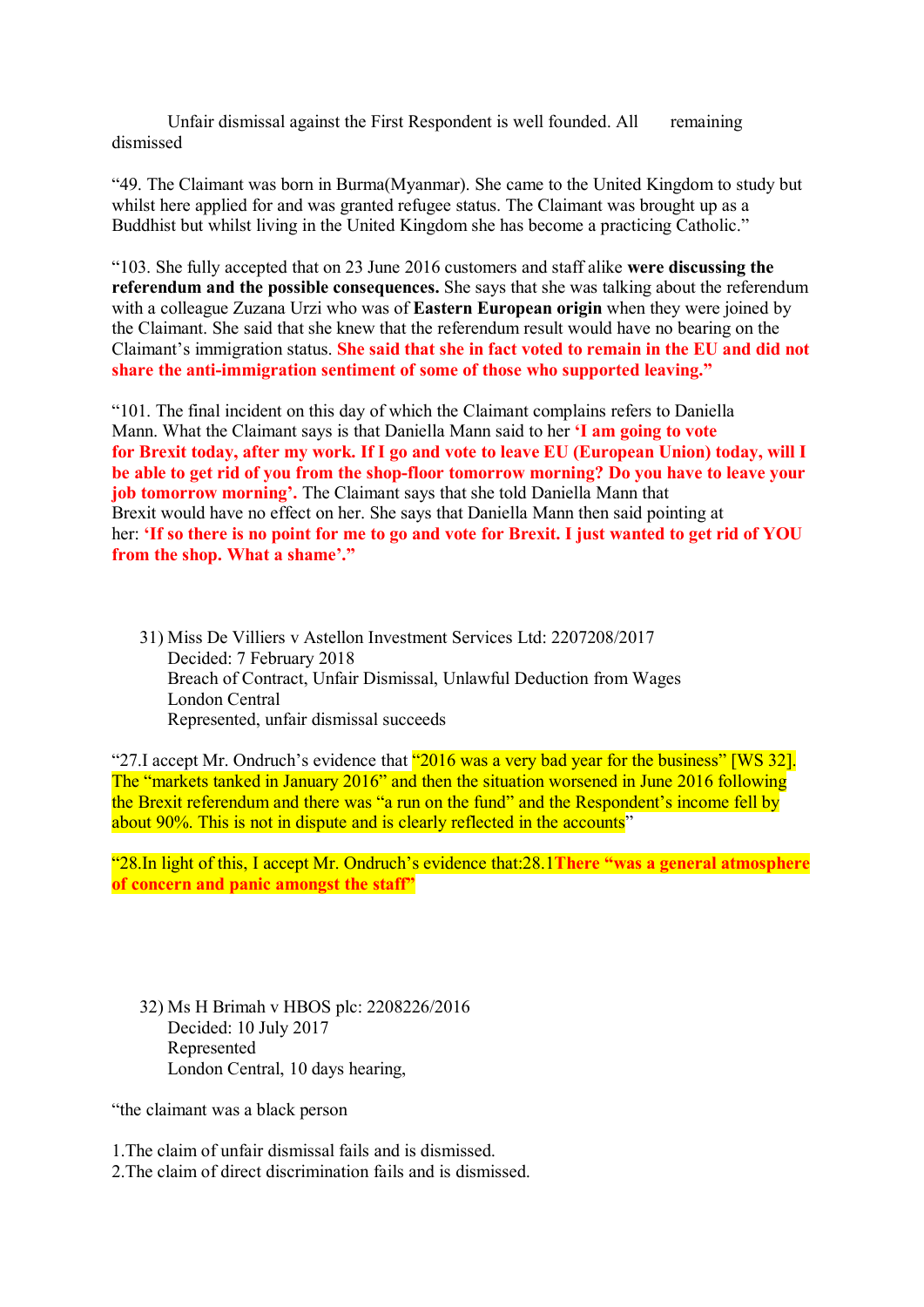3.The claim of breach of contract is dismissed on withdrawal.

5.40There can be no doubt that the claimant was unhappy at the time and had a number of discussions. However, those discussions fell short of alleging race discrimination.

5.41At paragraph 30 of her statement the claimant says the following:30. ... I was constantly being asked by my peers why I was not permitted to apply for the role whilst it was clearly marked out for Jo Moberly who was less qualified and **whether I thought it had anything to do with my race.** I had to deal with people asking me **whether they were just trying to get rid of me along with the ethnic minority colleagues who had been made redundant.** It was a very unsettling environment. The racism surrounding the process was so noticeable, people talked of little else. Common language among staff included likening it to the Oscars, when no non-white actors were nominated and **"ethnic cleansing."** People even joked about buying a blonde wig to fully fit the stereotype. Unfortunately, Lloyds appeared to be mirroring the populist feeling highlighted by Brexit and the US elections. I had to sensitively manage ethnic minority colleagues who fought that my mistreatment was a clear sign that **they did not have a future at Lloyds**."

33) Mrs Esperanza Parker v Stockport Metropolitan Borough Council and Ian Irwin: 2400125/2017 Decided: 23 January 2019 MANCHESTER Claimant represented Disability Discrimination, Race Discrimination, Unfair Dismissal – all fail

"198.The meeting with Mr Irwin took place on 14 June. The claimant felt the Head Teacher was unsupportive and sided with Debbie Broadhurst. After the meeting the claimant said she bumped into Mr Broadhurst in the corridor and he started shouting at her and saying racist comments such as **"fucking foreigners"** and **"an English person should be doing your role"** and **"Brexit will finish you all".** He also told the claimant to "fuck off" and said, **"you lot should go back to your own countries"**. The claimant said she was shocked and told him she would report him to the Head Teacher. The claimant started walking towards Mr Irwin's office and Mr Broadhurst continued to shout at her, she said, in front of Julie Richards and Ian Irwin who stood there saying nothing. However, their evidence was that they observed nothing of that nature. We cannot accept the claimant'sevidence here as she did not confirm any of these details in an email or any other communication at the time. We find it inconceivable if this had been said that the claimant would not have reported it."

34) Dr M Migliorato v University of Manchester: 2402737/2015 Decided: 29 March 2017 Manchester **Unrepresented, 125pgs judgment , 23 day hearing(+7 in Chambers)** Claim form presented on 25 February 2015 Public Interest Disclosure, Race Discrimination(Italian)

"We considered documents in an agreed **bundle** which we marked CR1, which eventually ran to **page 2,974**. We heard oral evidence from **19 witnesses**.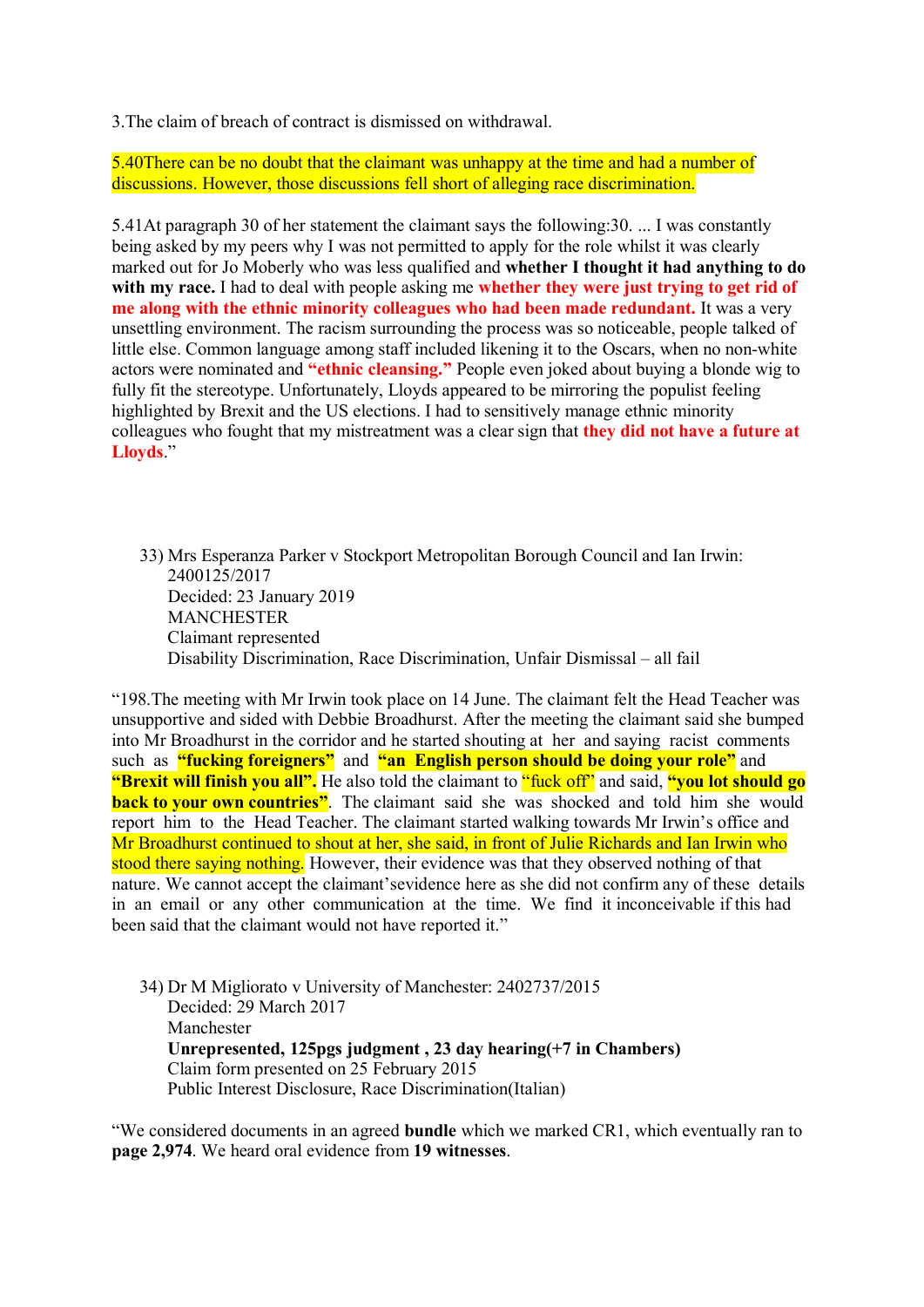22.The claimant has been employed by the respondent since 1 March 2007 **in the Faculty of Engineering and Physical Sciences** ("EPS"). On 1 March 2012 he was promoted to the role of **Lecturer**. He remains in the respondent's employment and now holds the role of **Senior Lecturer.**

23.The EPS Faculty has approximately 2,000 employees. The respondent monitors their ethnicity. Between 2011 and 2015, the ethnic profile of the EPS staff as a whole has been between 16-17% Black and Minority Ethnic ("BME"), 64-67% White British and 16-20% White Other. BME and White Other employees are over-represented within EPS compared to employees of the University as a whole. There is no breakdown between white employees of different countries of origin."

# **All fail**

# **However the same Employment Tribunal (Manchester) found 'institutional racist' culture at MMU in 2005!**

"Manchester Metropolitan University, Dame Sandra Burslem & Senior Management - Trbunal's Findings of Institutionalised discrimination"

[https://sites.google.com/site/cemkumar/manchestermetropolitanuniversityseniorma]

"On Equality & Diversity - Why oh why has this **Institutional Racist organisation** not dealt with the problem, Yes there is a problem, and staff do not want any more rhetoric on this matter or audits which are not acted upon. As you will be aware UNIAC is currently carrying out a review of equal opportunities but fall short on their own expertise of equality and diversity issues. Again we the staff suffer from the inadequacies of the leadership of this University having understanding of how to tackle the problem or as seen by many not tackling the problem, by taking no action against managers who blatantly abuse their positions.

UNISON will endeavour to change this undesirable culture to ensure all staff work in an environment free from any forms of DISCRIMINATION." **Unison, 2007**

Case of [Dr. C. D'Silva v](http://mmu.academia.edu/ClaudiusDSilva)s Manchester Metropolitan University (Case no: 2409906/03- 2404779/04), and

L. Williams vs MMU (settled out of Court, Left Univ)

J.Reika vs MMU (settled out of Court)

L.Gayle vs MMU (settled out of court 2005, Left Univ).

A. Rahman vs MMU (settled out of court 2006, Left Univ)

C.Williams vs MMU (settled out of court 2007, Left Univ)

J.Reika vs MMU ET Tribunal claim( 2008) [as per article above]

**35) Mrs A Zysk-Lobo v Edge Hotel School Ltd: 3200480/2018**

Decision date:18 February 2019

# **Polish Claimant Represented**

Breach of Contract, Maternity and Pregnancy Rights, Race Discrimination, Sex Discrimination, Unfair Dismissal (dismissed heavily pregnant on leave!), Unlawful Deduction from Wages

"3 The claimant is of Polish origin. **The Lobo part of her surname is from her husband, who is Indian.** She brings claims of: -

- 3.2 race discrimination;
- 3.3 pregnancy discrimination;

<sup>3.1</sup> unfair dismissal;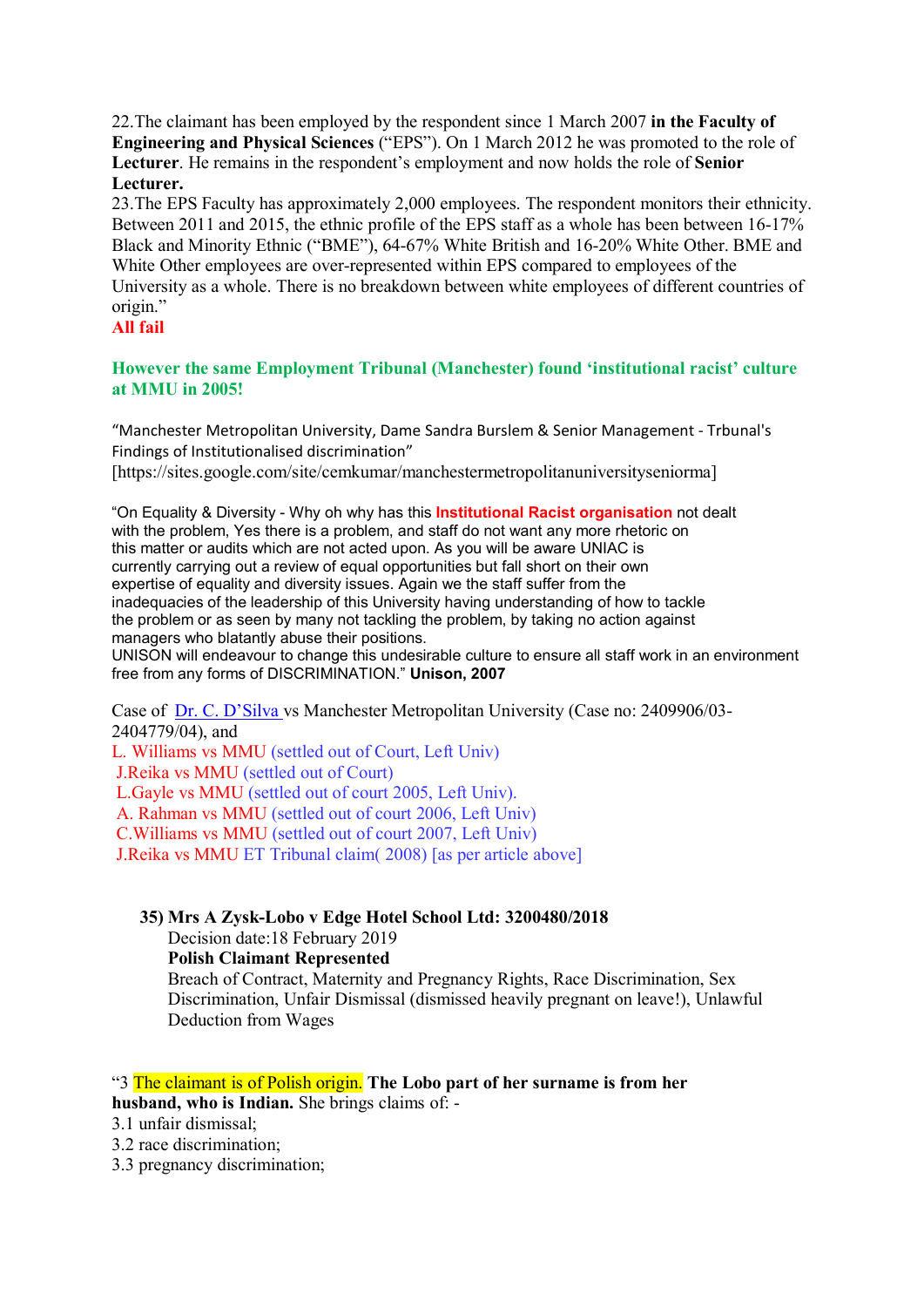3.4 sex (gender) discrimination;

3.5 wrongful dismissal (notice pay)."

"7 At the school, the claimant's line manager was Adrian Martin who was the Academic Vice-Principal. Mr Martin joined in April 2015. Above him, was **Andrew Boer the Principal.**"

She had gone off sick on 21 July for 7 days with a diagnosis of: "Stress at work (pregnant

employee)".

**55."As you are well aware the stress and anxiety I suffer is caused by the EHS proceedings and bullying character of investigation. This impacts enormously on my health and my pregnancy".**

**56 We have found it hard to accept. We have seen some patient and forbearing emails from management which the claimant described as "pressure". That was her subjective view of them.**

80.to the extent the claimant was missed off group emails on occasions, this was completely accidental"

JUSTIFYING DISCRIMINATION! ABOVE

"82 On the subject of the disciplinary investigation, she said:

"AZL claims that the way the disciplinary investigation was conducted was unsupportive and unreasonable and that this is connected to her pregnancy and is indicative of the school's **desire to force her out of employment.**"

"84 The claimant contended that allegation she posted the information was "never proved". However, in these unfair dismissal tribunal proceedings, it does not have to be "proved". The employer needs to prove a reasonable belief that, on the balance of probability, the claimant did commit a repudiatory breach of her contract of

employment. So it is a value judgment on "reasonable".

"109Mr Boer is of Austrian/Czech heritage and his father was German. **The remark he made about "jobs for the British" following the referendum result in 2016** is as he explained. **He saw it as his duty ,as an educator, to promote intelligent discussion around what is, and remains, a highly polarised debate**."

ALL DISMISSED, NAMED AND SHAMED POLISH MIGRANT, DESPITE BAD EMPLOYER NO HR PRESENT, FILES LEFT IN PUBLIC SPACE – BUT BRANDED CONFIDENTIAL! CREDIBILITY OF A HUSBAND USED TO UNDERMINE CLAIMANT'S CREDIBILITY.

36) Ms C Muntean v The Chief Constable of West Midlands Police: 1302459/2016 Decision date: 4 December 2017 Public Interest Disclosure, Race Discrimination Represented, Romanian, Police Constable

"1.There was no contravention of part 5 of the Equality Act 2010 and the claimant was not subjected to discrimination based on the protected characteristic of **race** in contravention of s.13 (direct discrimination) and s.27 (victimisation) Equality Act 2010. Those complaints are dismissed.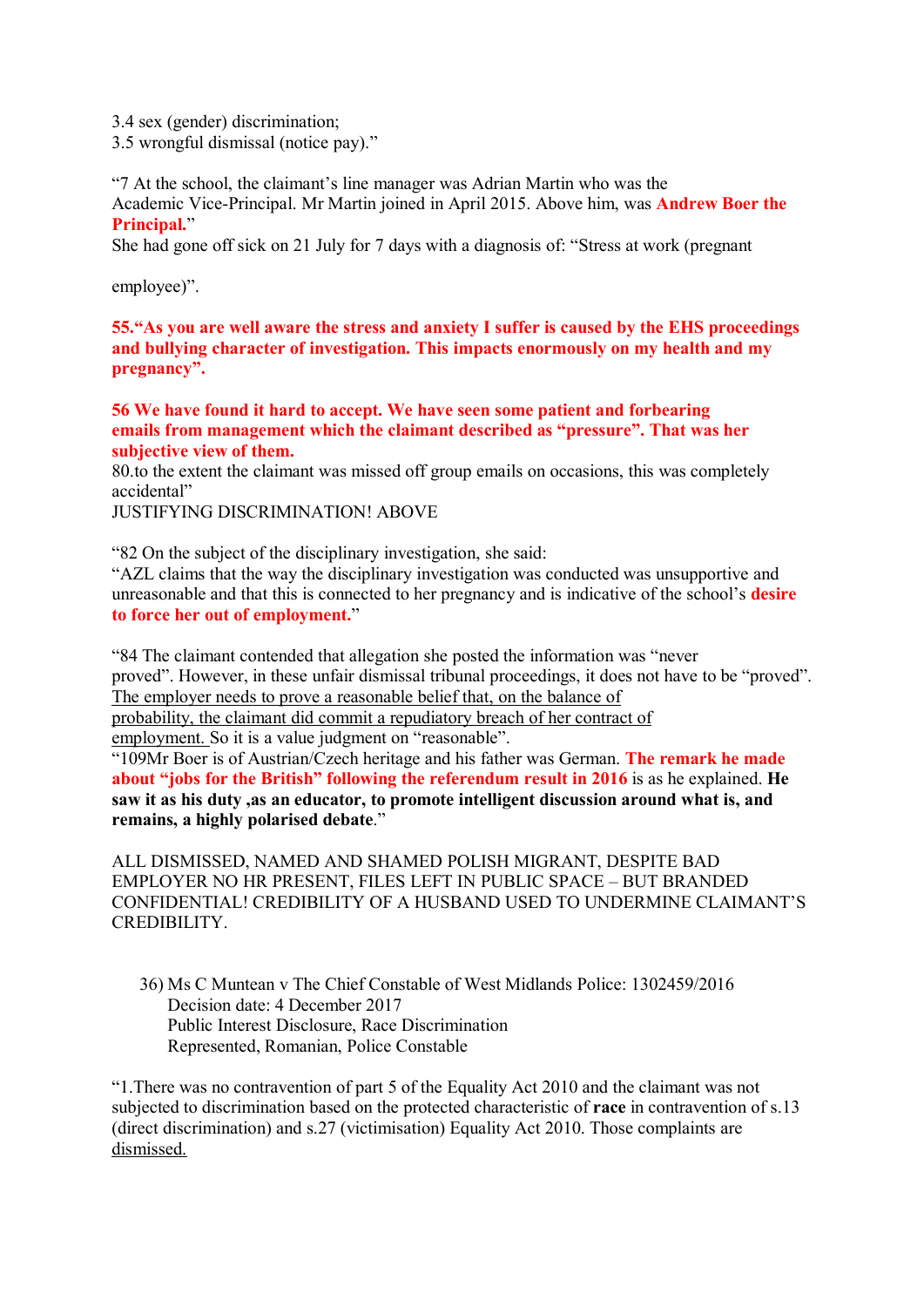2The Claimant was **not subjected to a detriment** done on the ground that she made a protected disclosure (ss.47B & 48 Employment Act 1996 (as amended)).That complaint is also dismissed.

1.This is a claim that was presented on **22 September 2016** and includes complaints of race discrimination (the claimant, describes herself as **Romanian**), victimisation and detrimental treatment done on the ground that she made a protected disclosure (a whistleblowing detriment complaint).

15. (on 3 February 2015) it was then **"I began to notice a difference in treatment towards me. I began to feel that Sgt. Proffitt was actively keeping 'a tag' on me"**

18Many of the incidents to which we are about to turn **formed part of a log of events (the "Log") [116-121] that Sgt. Proffitt started to keep on 29 September 2015;** i.e. almost 6 months after the first of the incidents included in it (14 April 2015). The Log was later referred to in **an informal performance management process** ("the Informal UPP") that was commenced against PC Muntean in the late spring of 2016. The Log was duplicated and expanded upon in a further version concerning the events concluding on 26 April 2016 [252-256].

149.(…)supervisors had challenged PC Muntean on two occasions, **once concerning her voicing her dissatisfaction over the referendum result and posting inappropriate remarks on social media that were described as "of a provocative political nature"**

**151.** "I believe that this was due to the fact that I had stopped most contact with supervision and avoided people around me to the point that I started to become a recluse. I became less enthusiastic to come into work every day due to this treatment of me. There was a significant change in my personality which appeared to be more than welcomed by supervision."

154. He stated the incidents included (im)politeness, unprofessional behaviour towards her peers, interrupting supervisors when they been providing advice and direction and a general decline in PC Muntean's attitude. He identified specifically nine points in the revised Development Plan:- •on 16 July 2016 PC Munteanhad allegedly interrupted supervision and had unnecessarily challenged direction,

•on 25 July 2016,PC Muntean had allegedly displayed an unprofessional attitude in that she openly vented her frustrations regarding her perception that she was being given inferior work that others did not want to do,

•on five occasions in July PC Muntean had allegedly been late for work,

•on 26 July 2016,PC Muntean allegedly displayed incivility towards twocolleagues on the Investigation Team, (see (173))

•on 25 July 2016,PC Muntean allegedly dealt with a 15-year-old girl who hadmental health issues in an inappropriate manner. (The date of the incident was 24 July and the complaint 25 July 2016), (see (172))

•on 27 July 2016,PC Muntean had allegedly been aggressive, rude and unprofessional when working with colleagues,

•on 27 July 2016,PC Muntean was allegedly argumentative towards Sgt. Saraiand, •on 28 July 2016, an officer allegedly expressed frustration on behalf of the team with the behaviour of PC Muntean and her general attitude.

*162.1"I recall working on a night shift however I cannot recall the date. I had been briefed that a large group of Eastern Europeans were going to be*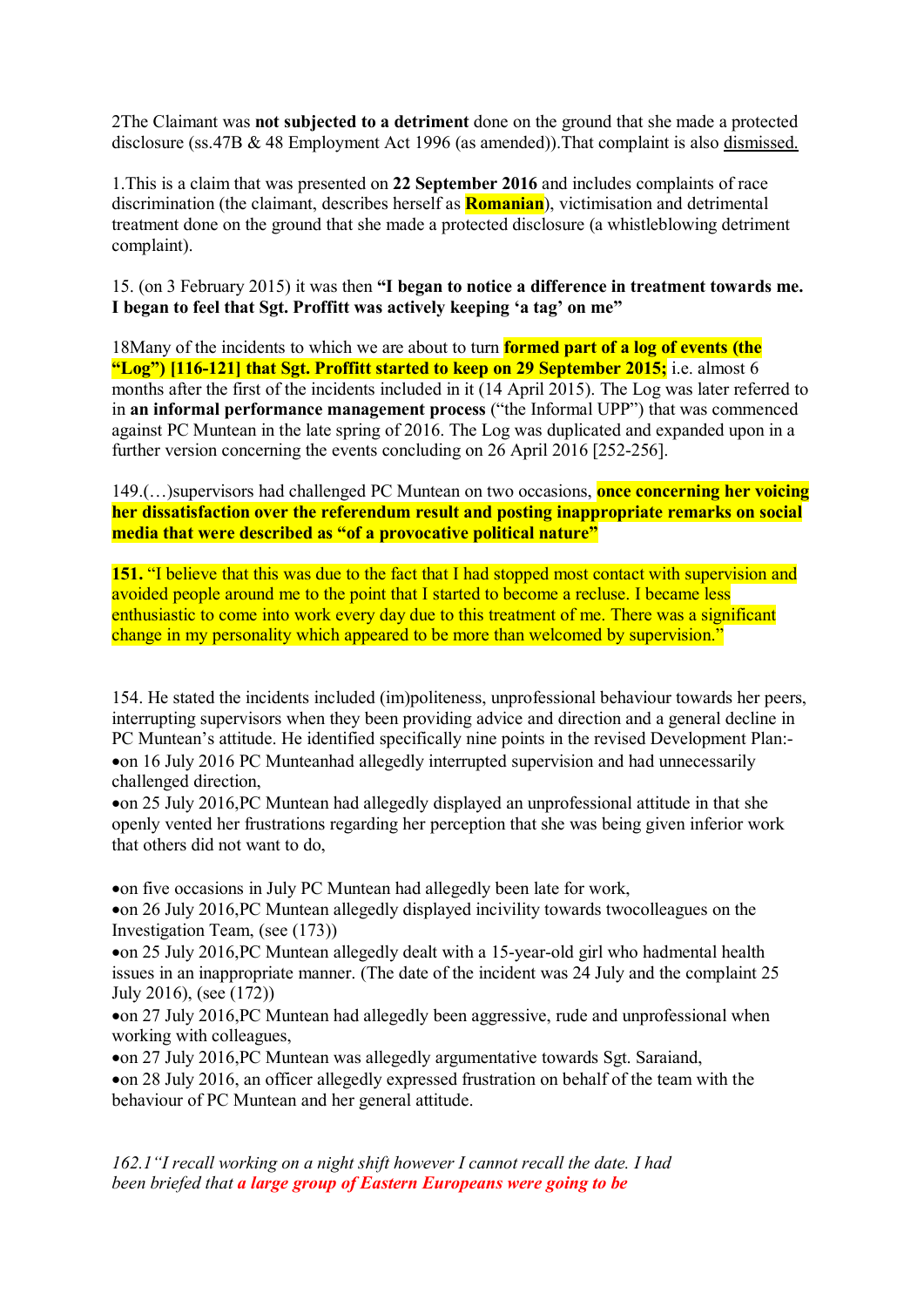*sleeping rough in Queens Square to raise awareness and money for charity. PC Clark made the comment 'standard' in reference to the group being formed of Eastern Europeans which was made in open forum. I believe that the comment made by PC Clark was intended as an inappropriate joke and I did not believe that there was an intention to offend me in any way by this however I was not approached as to whether this comment upset me at all. I was surprised by supervision's actions in not challenging this whatsoever especially when made in my presence. Their failure to challenge troubled me as I have no doubt that had such a derogatory comment been made about someone from another minority ethnic group then this would not have gone unchallenged. I was troubled that for some reason Eastern Europeans (people of my ethnicity) were seen as inferior and unworthy of support and that derogatory comments could be made about them and these*

*comments would go unchallenged."Jul/Aug 2016*

**Allegation 8.Did C's colleagues treat her differently, (in a cold manner)? Particulars: avoided eye contact.Spoke to her coldly.**

"The case, heard last July, was told she felt there was a "witch-hunt" against her. She had taken the force to tribunal in 2013, again alleging race discrimination. On that occasion, the parties later compromised without admission of liability. She felt she was singled out and told the tribunal: **"I began to notice a difference in treatment towards me."**

**Xenophobia and anti-Eastern European sentiment,** *Racism Ruins Lives - An analysis of the 2016-2017 Trade Union Congress*

*Racism at Work Survey,* **Published: 15 April 2019, TUC Centre on Dynamics of Ethnicity, University of Manchester**

The effects of racism at work has become the invisible issue that is not discussed when considering the position of BME employees at work.

(…) around 60% of Asian and Black workers, and almost 40% of participants from a Mixed heritage background reported that they had been subjected to unfair treatment by their employer because of their race.

Ethnic minority employees also stated that they had been subjected to excessive surveillance and scrutiny by colleagues, supervisors and managers, as well as being denied promotion and development/'acting up' opportunities. What is more, ethnic minority employees reported being given unfair performance assessments, as well as being treated as being intellectually inferior to their White counterparts.

As we noted in Section 1, popular anti-immigrant sentiment has not only further evidenced the contingent and probationary nature of Whiteness, it has also shaped anti-Eastern European sentiment in the workplace. Moreover, the quotations below demonstrate the ways in which racism and xenophobia can be both expressed and experienced in overlapping ways.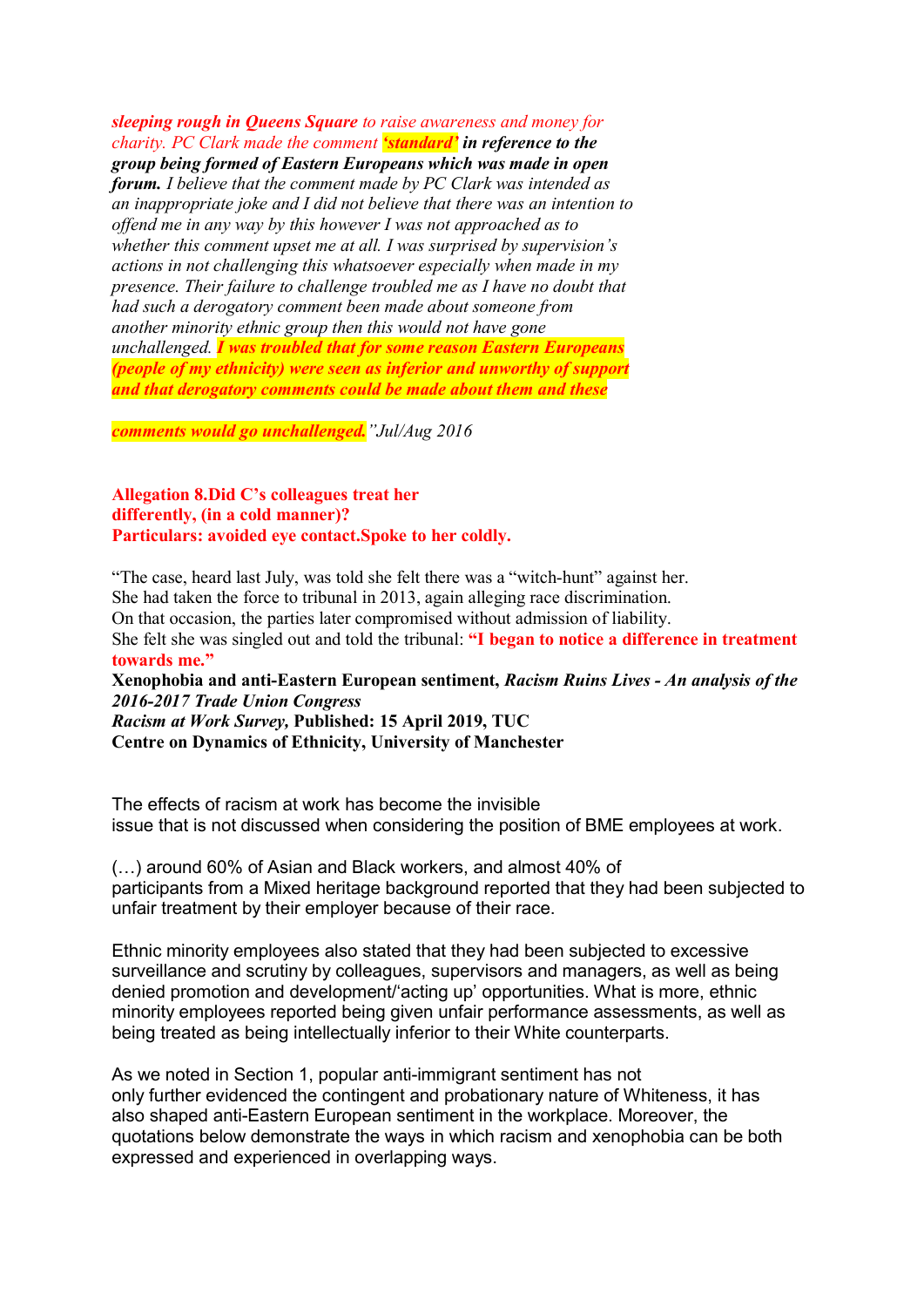A patient complained about being seen by an Eastern European dentist and wanted to be treated by someone White and English (White British Female)

I constantly live in fear and I have stopped asking to be treated the same as others and to stop singling me out as the only response I receive is an aggressive answer that I need to behave. So after 3 long years I have stopped asking for help and just try to plough through the day and earn my living. Business, instead of using my intelligence, interrogated me, punished me and laughed at me and as I don't want to join masses of unemployed I am learning to grow a thick skin (Female, any other White Background, Customer Advisor)

I am Polish but last year relocated to the UK…Before I moved I secured a job at [name of local authority]. From the day I came in to the office it became apparent that I was not welcome and it was all about me being Polish and being the only foreigner in the office. Within days I was referred as a 'cleaner' or 'she'. Colleagues refused to speak to me or train me. I would spend the entire working day watching walls or surfing the internet as nobody wanted to train me on the easiest of tasks. I had to beg them…I was told the entire office voted for Brexit. Some colleagues who claimed they were from UKIP said they would not speak to me (and they didn't). I was warned not to 'get on the bad side of my colleagues'. Attacks on Polish residents in the town where I live were loudly discussed in the office and laughed at despite my presence…My letters to Human Resources have been read aloud in the office to rally people against me. My managers did nothing to stop it…they said it was just my imagination and I did not know the British way of living…All meetings designed to improve the atmosphere in the office were spent trying to convince me I was the problem and not the behaviour of my colleagues. I have tried to leave the work twice. After the second time I quit. My manager gave me terrible references calling me 'unstable'. My manager knew from day one that I suffered from depression and post-traumatic stress disorder and that bullying made me relapse. It did not matter…Another colleague (British Muslim) was also subjected to remarks ('wearing rags on her head') and left the office shortly before me. Since the references I have tried to find work in the council twice. I was successful with two interviews but the offers were withdrawn due to references and 'my reputation'. I tried to receive assistance from the [name of union] but they were not helpful either (White European Female, Public Sector)

I wasn't invited a few times for weekly staff meetings and for the Christmas Party. I was told not to speak Polish at work while other colleagues speak their languages. One colleague threatened that [they] would inform the area manager if I speak Polish. She is bulling me, making fun of me in front of others, saying bad things about me to other colleagues behind my back to make them against me. Some have already stopped talking to me. I feel isolated at work (White European Female, Retail)

Comments made about other employees who were European immigrants, implying they are 'lazy' and 'stupid'. Comments are always personalised it's never 'these immigrants are lazy' but there is a correlation between the frequency of negative comments being made and the person being an immigrant. In the case of the one black girl in my workplace, there are more overtly offensive comments particularly about her smell and her being 'stupid' and 'slow'. Again skin colour isn't mentioned but she certainly receives these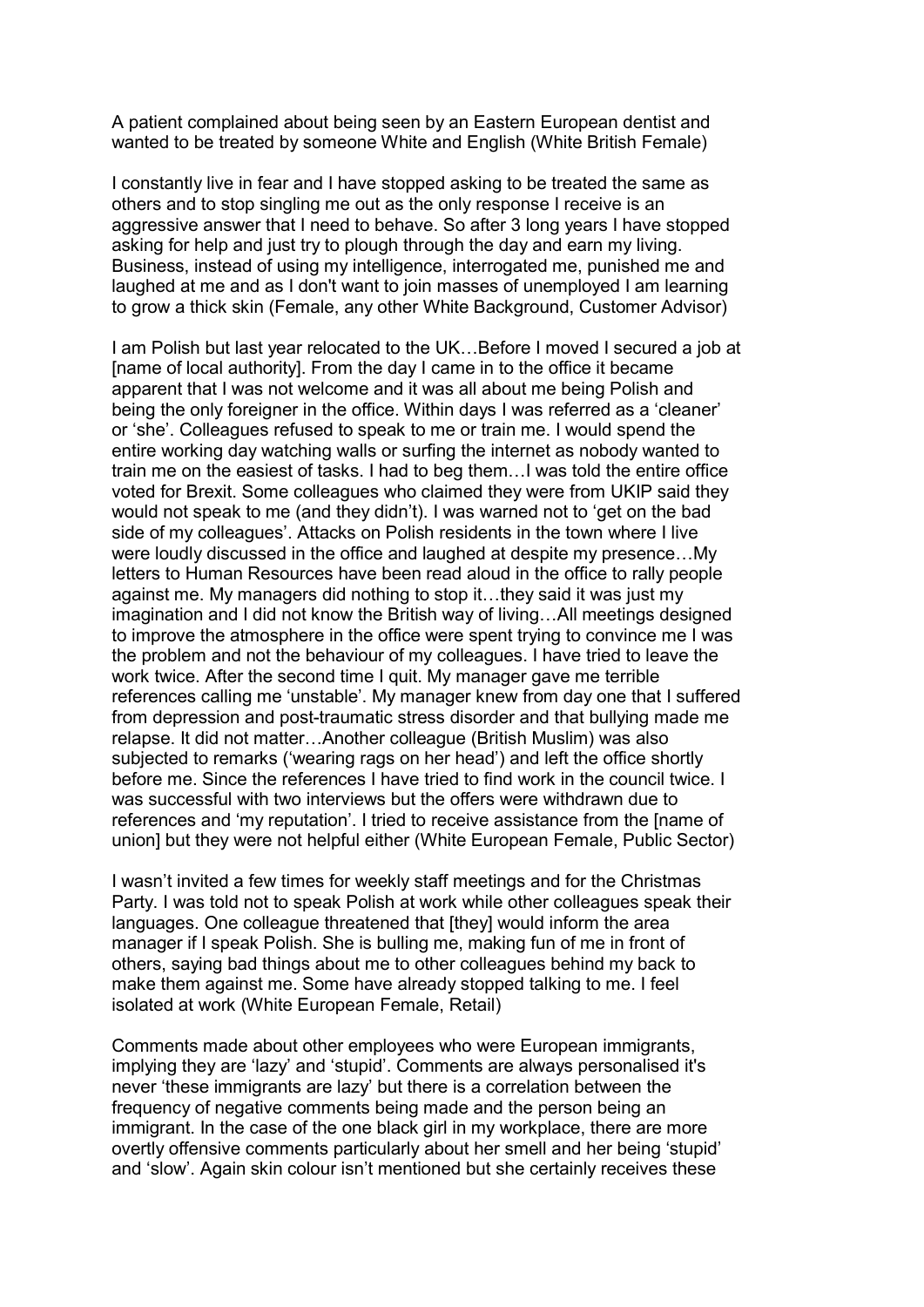sort of comments when others don't...European immigrants with poor English were frequently put on business contracts inappropriate for their needs as a customer. This was done in order to meet sales targets, with colleagues assuming that these people would not be able to understand the difference between consumer and business contracts (Male, mixed heritage background)

Colleagues making racist and derogatory comments about other service users; colleagues grudging service to users who are not White and people who are immigrants; colleagues not treating other colleagues as 'one of the team' because they're originally from Eastern Europe; service users making racist and derogatory comments about other service users (White British Female, Administrator)

Witnessed a lot of verbal abuse towards Eastern European colleagues particularly after Brexit. One colleague was called 'a Polish b\*\*\*h' by a coworker (White British Female, Project Worker)

The quotations above also demonstrate the forms of exclusion, hostility, bullying and harassment which **White Eastern European** people encounter from their colleagues, supervisors, managers, human resource departments and company directors, as well as further evidencing the economic, physical and psychological impact of workplace discrimination. Moreover, one of the survey participants also illustrates that **being identified as 'the problem'** can also have long-lasting consequences and that challenging discrimination at work can lead to forms of 'reputational damage' which hinder people's ability to find alternative employment. Not only this, the personal statements cited here also evidence the way in which xenophobia shapes customer service provision, while also acting a way to meet sales targets.

[End quote]

# **Identity In Flux, The Polish Community in Britain, by Keith Sword, 1996 Crossing Ethnic Boundaries: Discrimination, Stigma and Self-Esteem**

To the Poles who arrived in Britain in the 1940s — and to their children discrimination was not uncommon; indeed, it was something that many of those who went into factory work were forced to accept as part of the social environment.

Inevitably, for many children growing up within the camps or within an urban Polish community early contacts with British society and culture, as we have seen, were limited.

At the time (1950s) there was not the structure of support within the state educational system for pupils from ethnic minority backgrounds that has